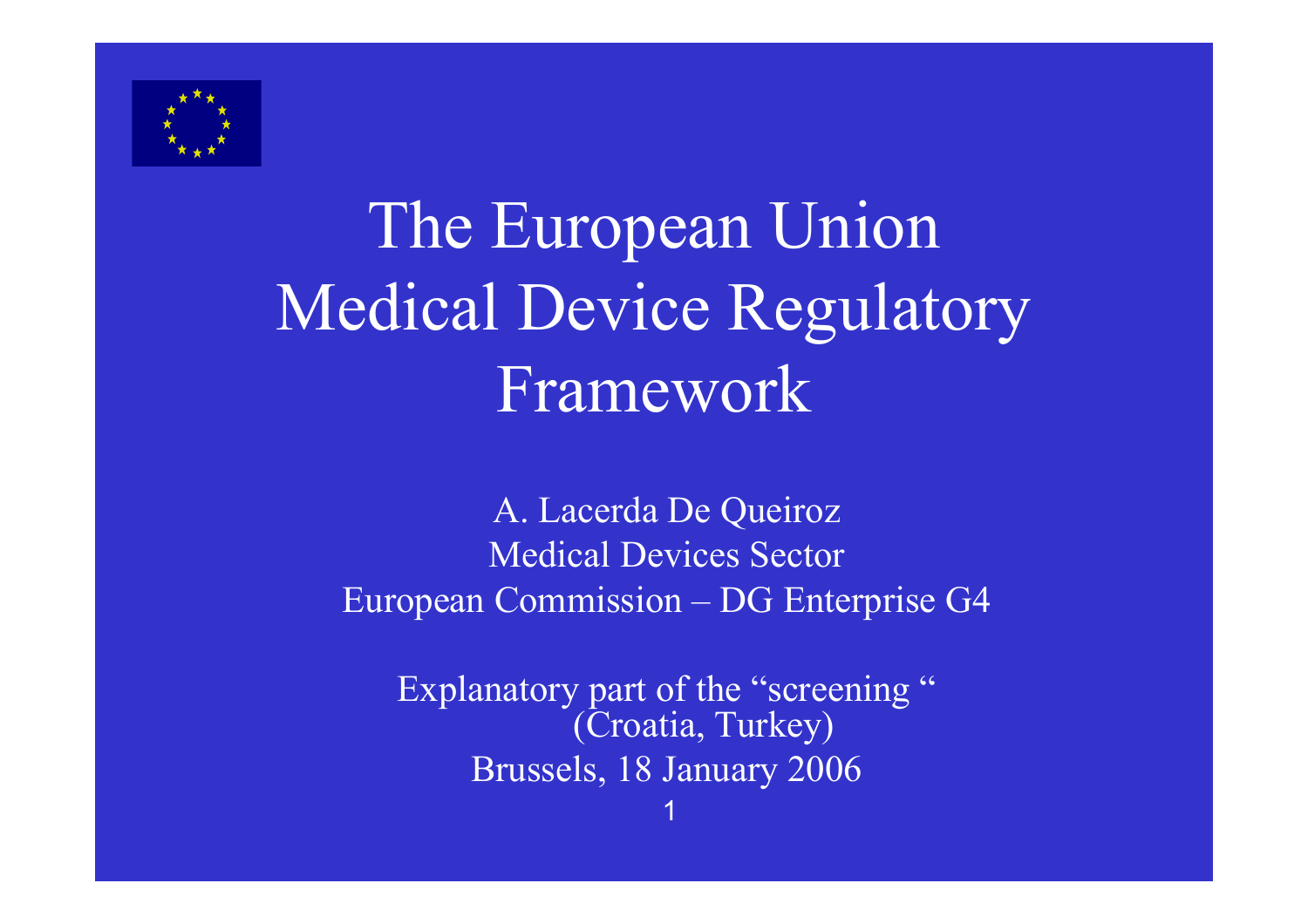

#### European Union's overall trade policy objective:

#### FACILITATE TRADE

But……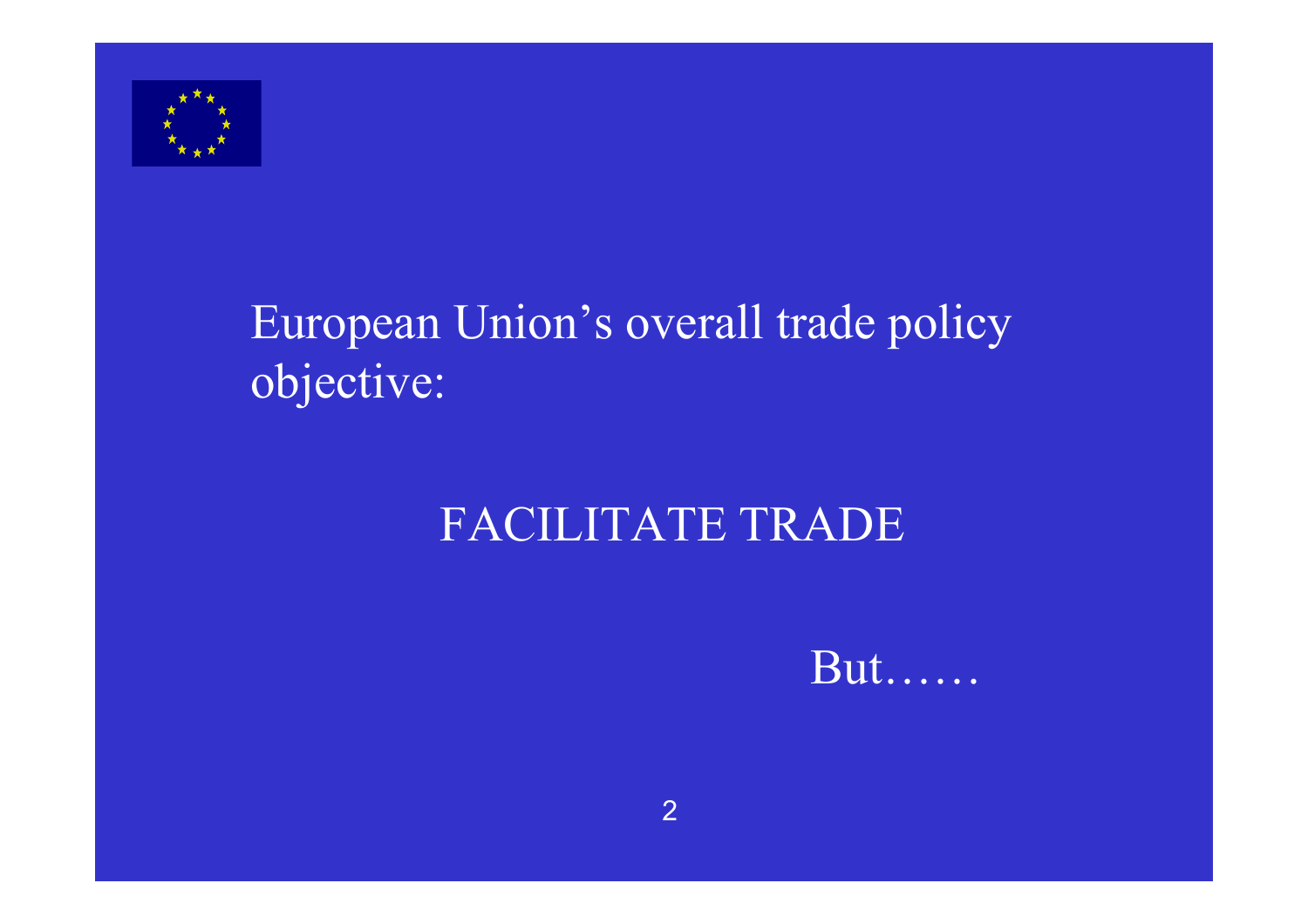

### Article 95(Treaty of Nice)

<< Approximation of laws >>

The Commission will as a base…ensure "a high level of protection"…and "absence of danger for human health".

A "safe-guard" is included allowing intervention based on… "one of more…non-economic reasons".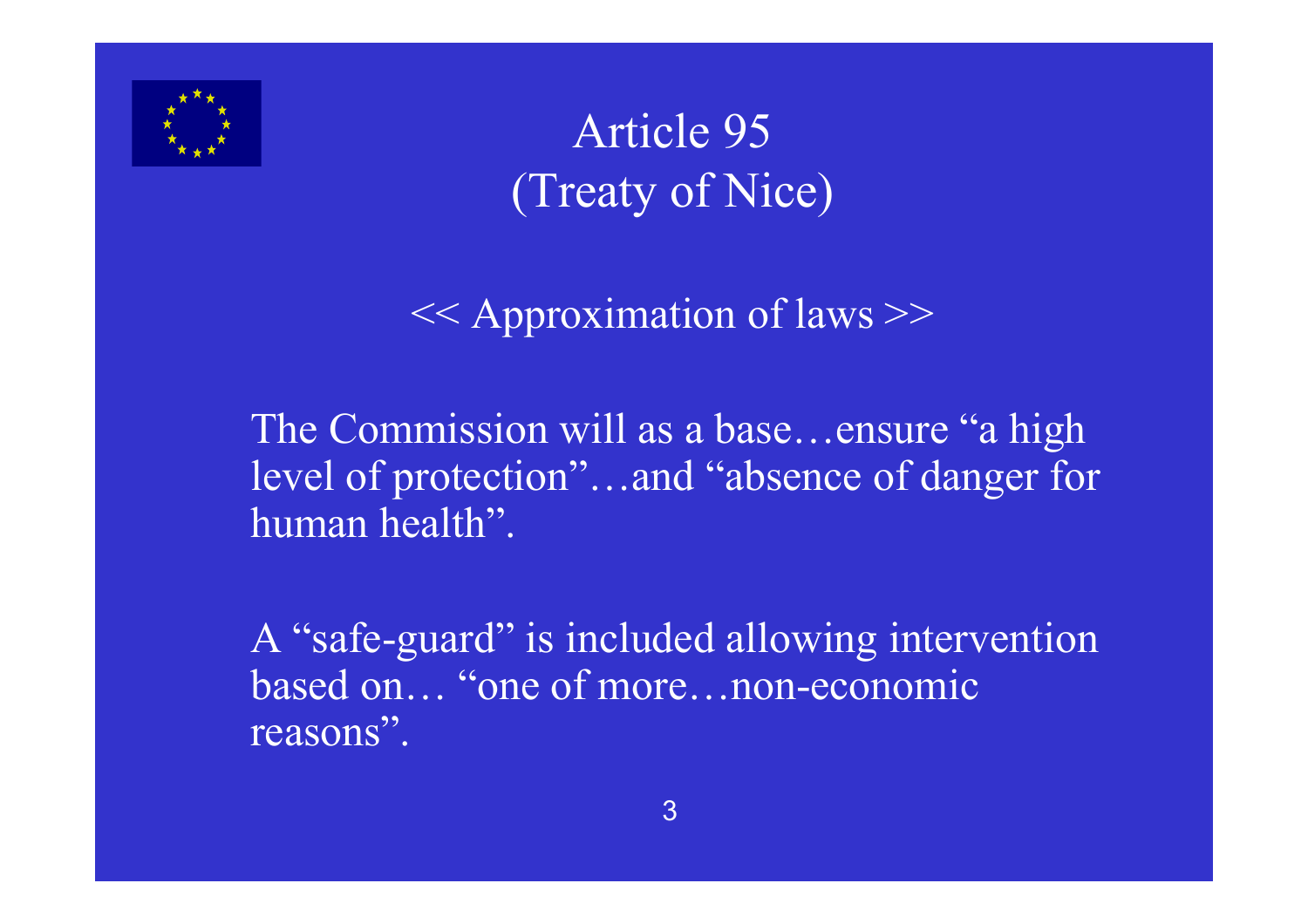

"Treaty of Nice"

Mainstreaming:

 High level of health protection Environment protection Job creation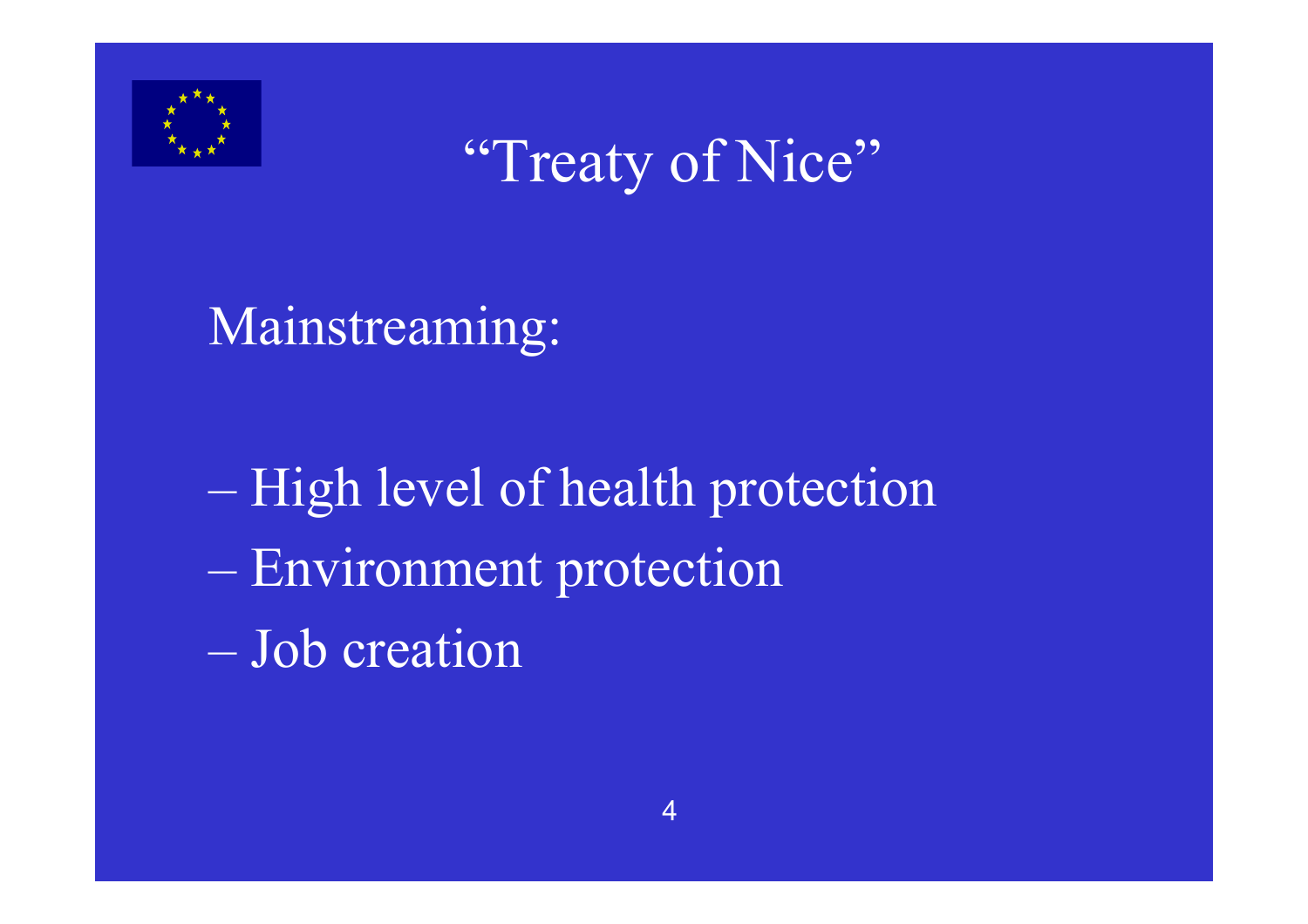

# "Treaty of Nice"

#### Overlaps between Article 95 – the legal basis DG Enterprise – Medical Devices operates, andArticle 152 - public health andArticle 5 – principle of subsidiarity…

Community shall take action only if and insofar as the objectives of the proposed action cannot be sufficiently achieved by Member States and can,…by reason of scale or effects…be better achieved by the community.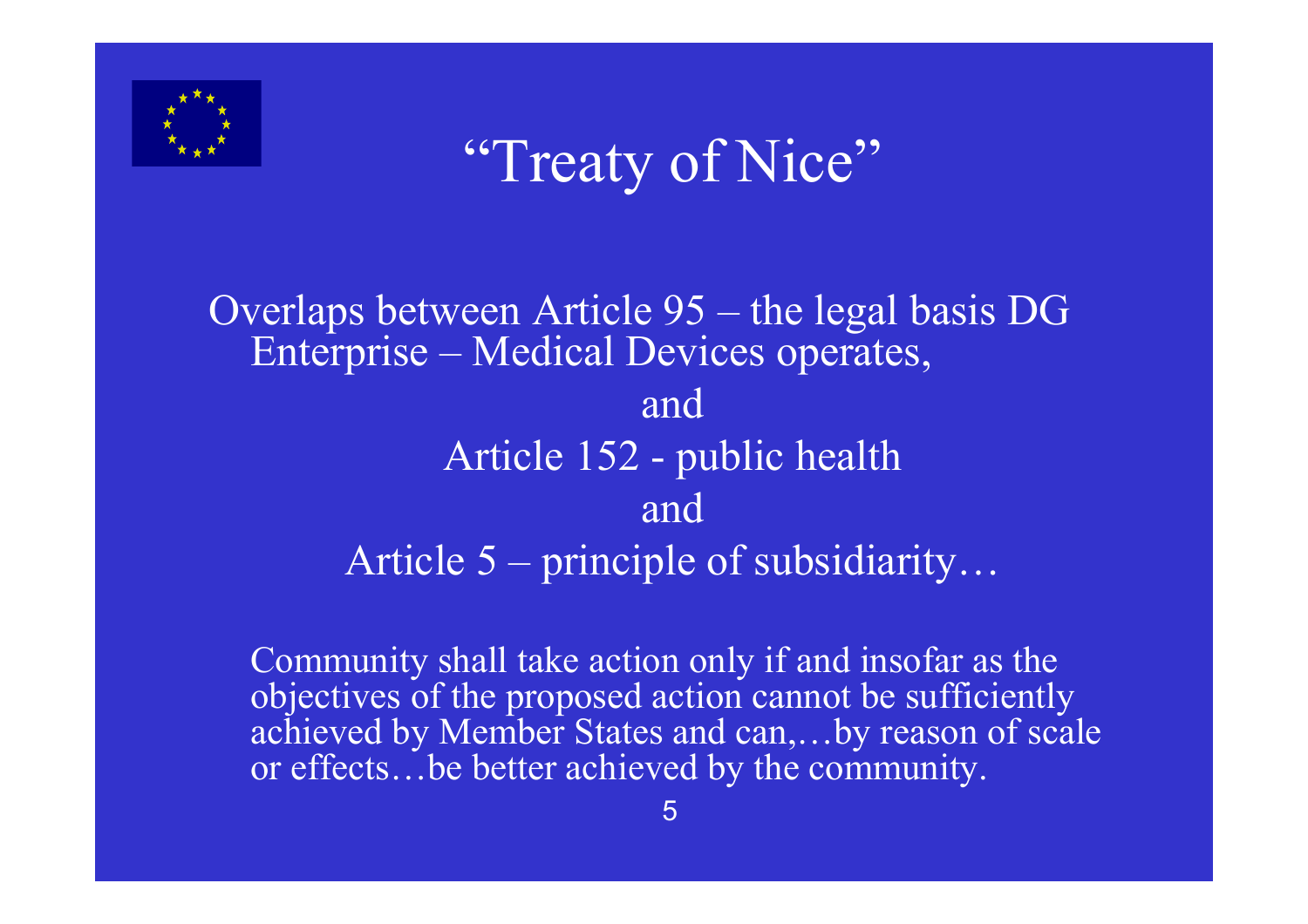

# ‹‹ Community Legislation ››

### Mandatory - Directives; Decisions; Regulations

 "Soft Law" - Communications; Recommendations; Opinions; Guidelines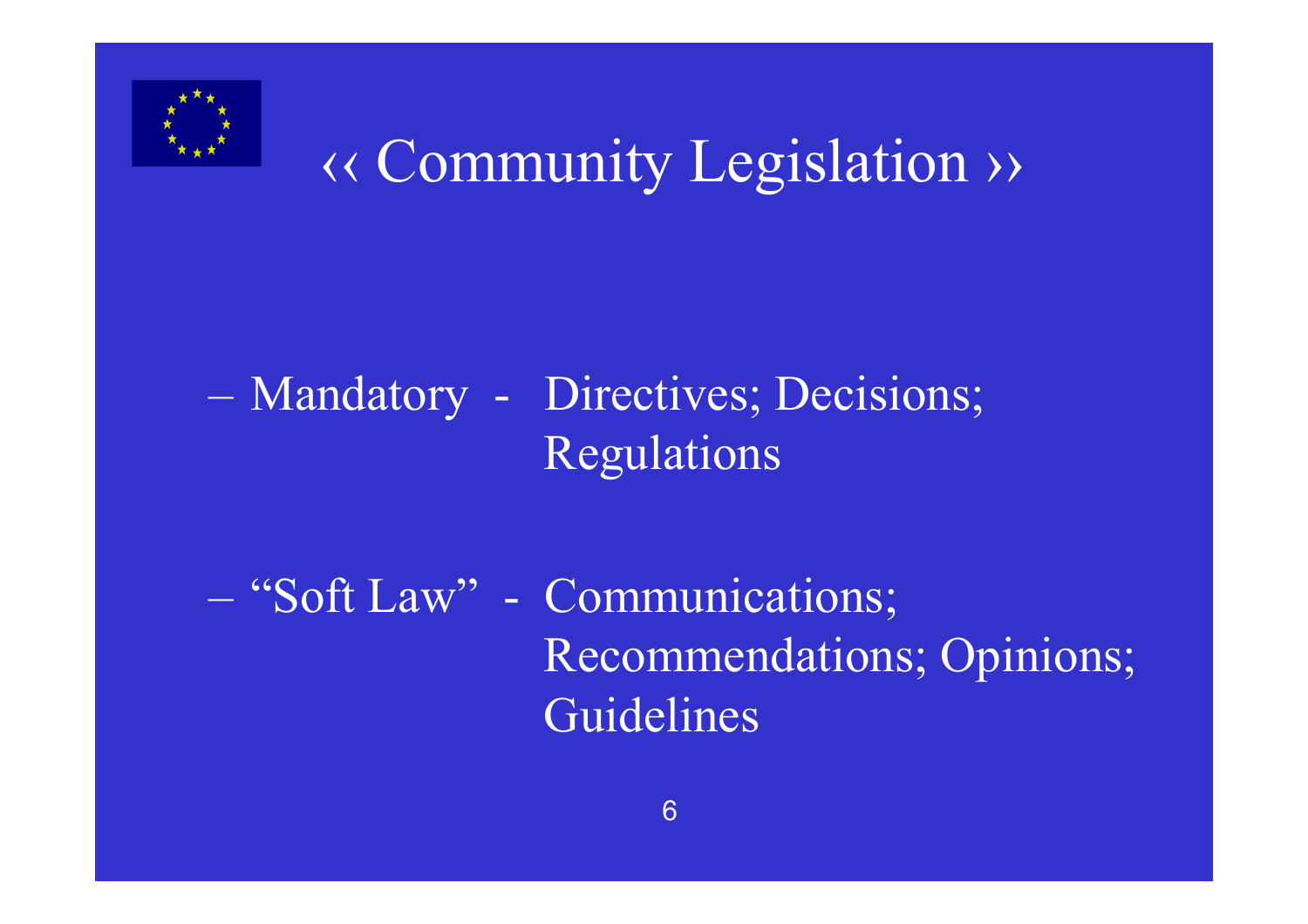

# ‹‹ Community Legislation ››

#### Co-decision procedure – Article 251

- Commission initiative
- Parliament opinion
- Council qualified majority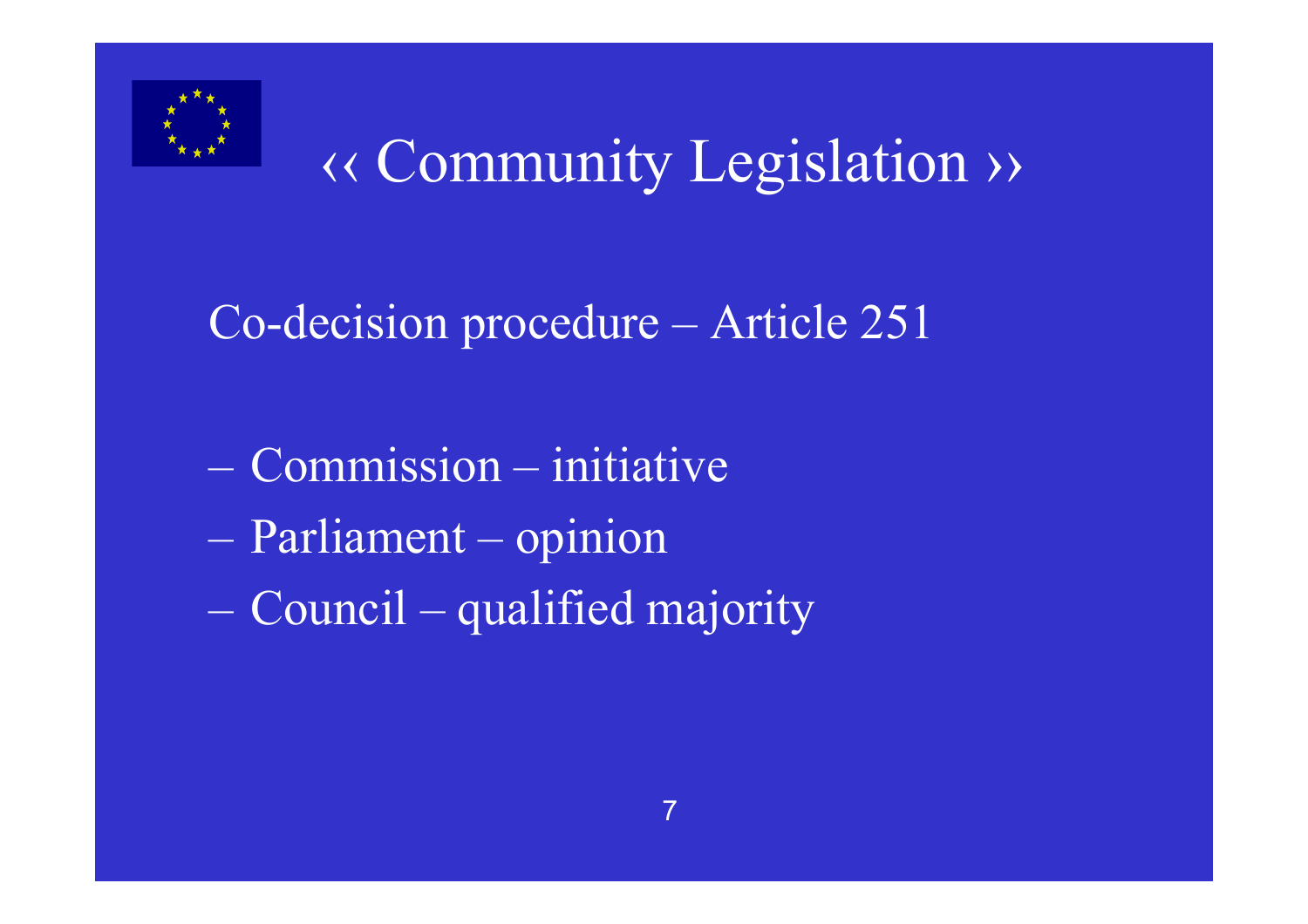

# ‹‹ New Approach ››

#### Concept - free movement of goods, a cornerstone of the single market

Mechanisms - prevention of barriers to trade, mutual recognition and technical harmonisation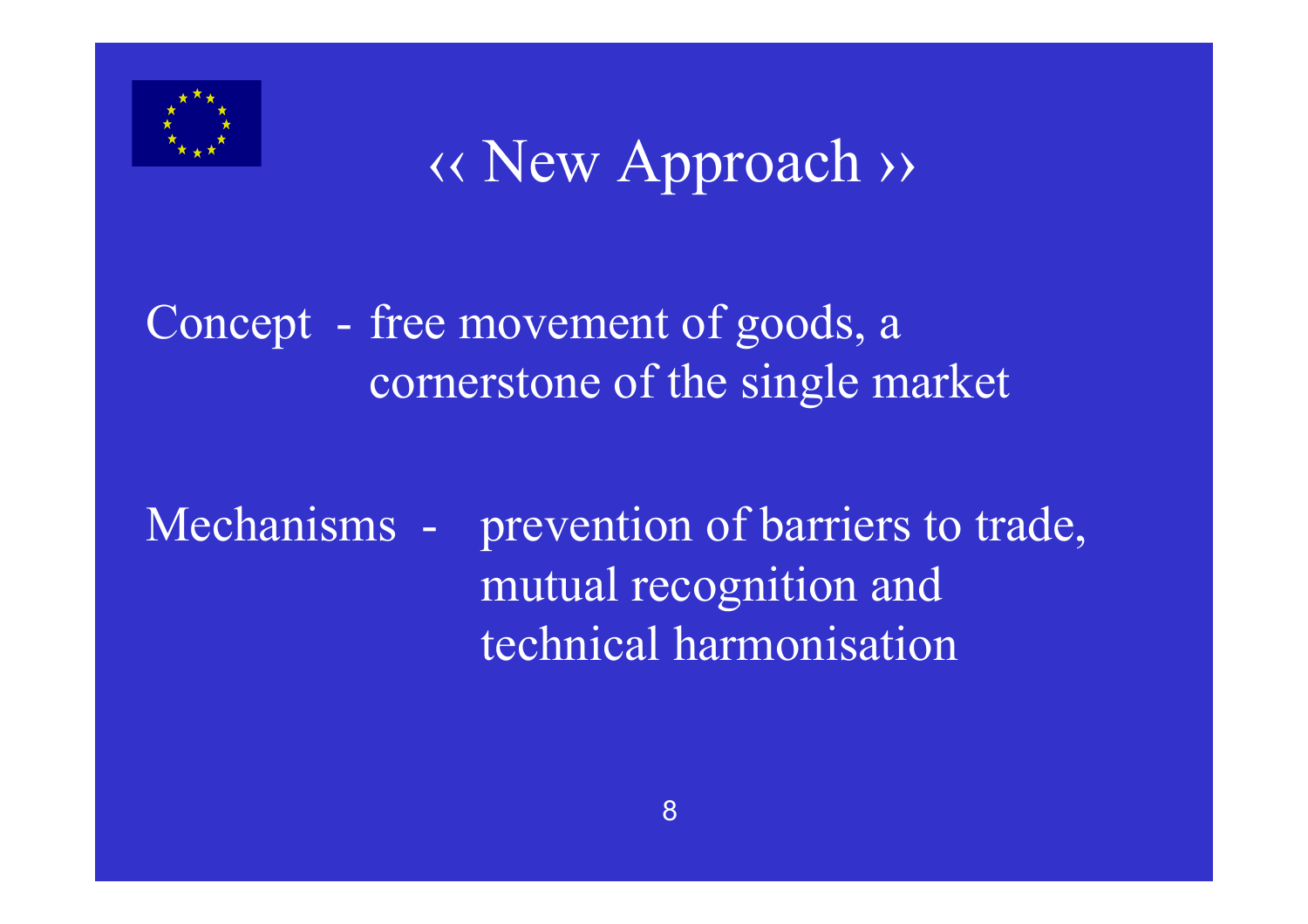

### ‹‹ New Approach ››  $(1)$

New approach Directives are based on the following principles:

- Harmonisation is limited to essential requirements.
- Only products fulfilling the essential requirements may be placed on the market and put into service.
- Harmonised standards, are presumed to conform to the corresponding essential requirements.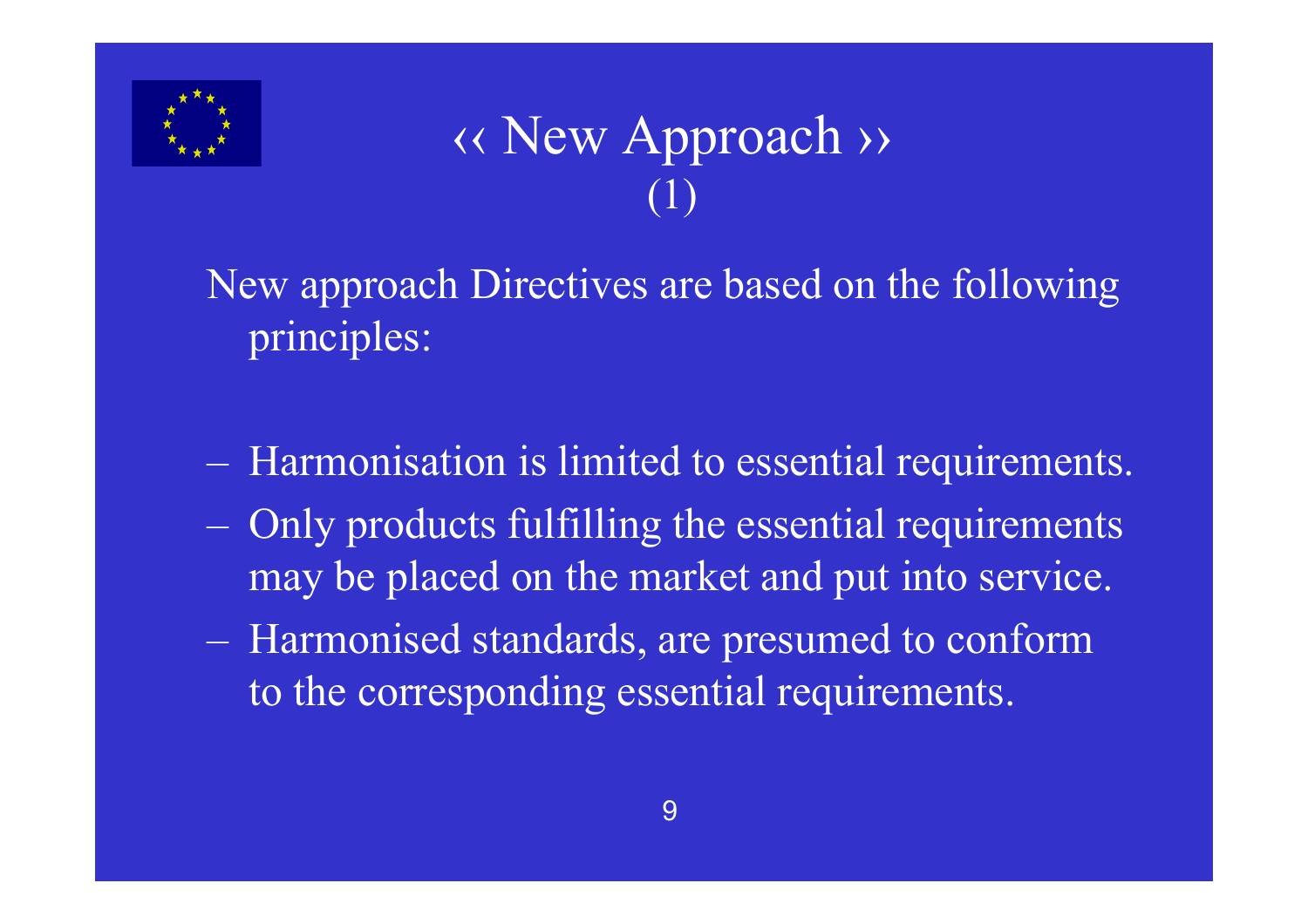

## ‹‹ New Approach ›› (2)

Principles

 Manufacturers may choose between different conformity assessment procedures provided for in the applicable directive.

\*New approach directives are total harmonisation directives – the provisions of these directives supersede all corresponding national provisions.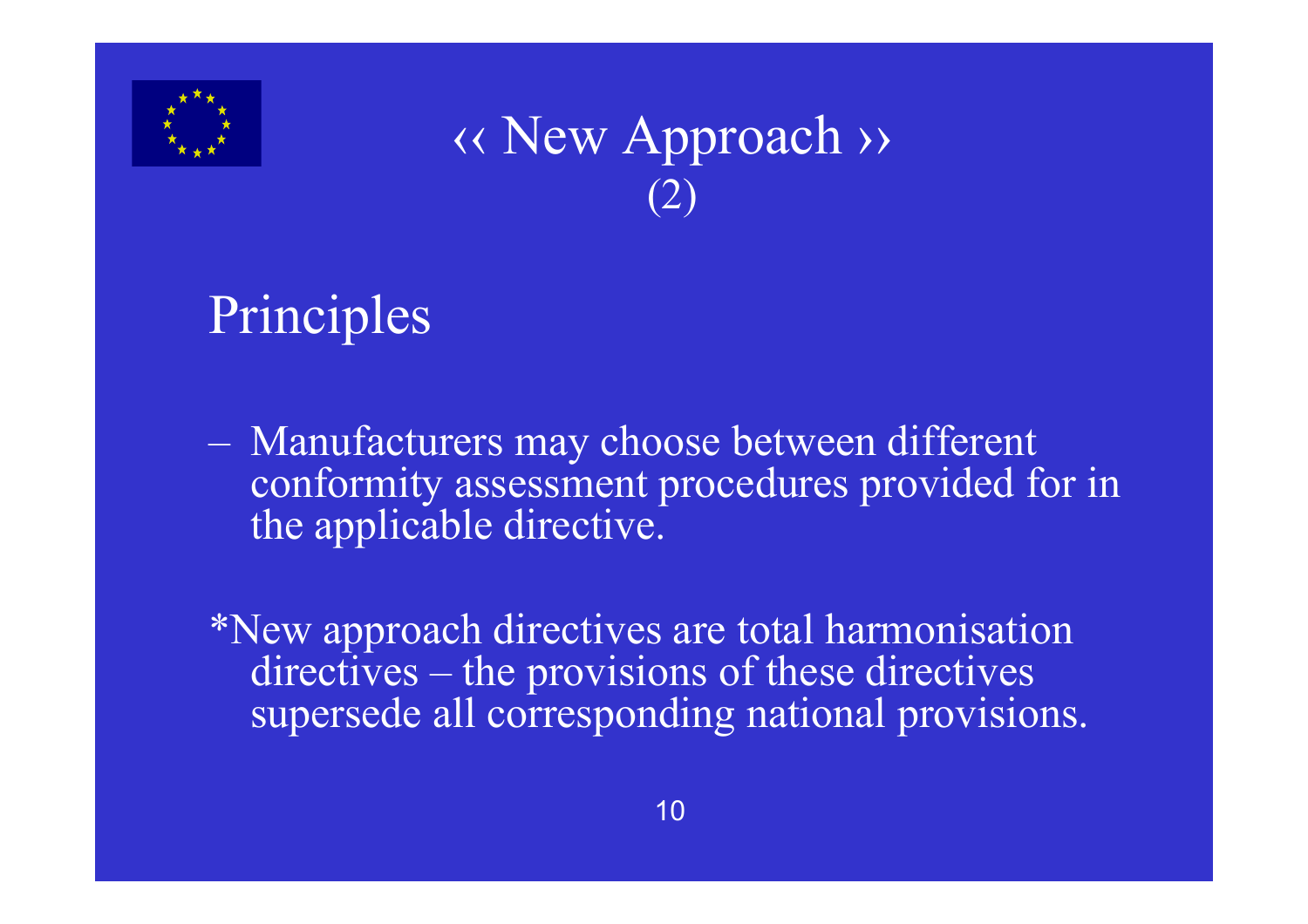



The CE marking symbolizes the conformity of the product with the applicable Community requirements imposed on the manufacturer.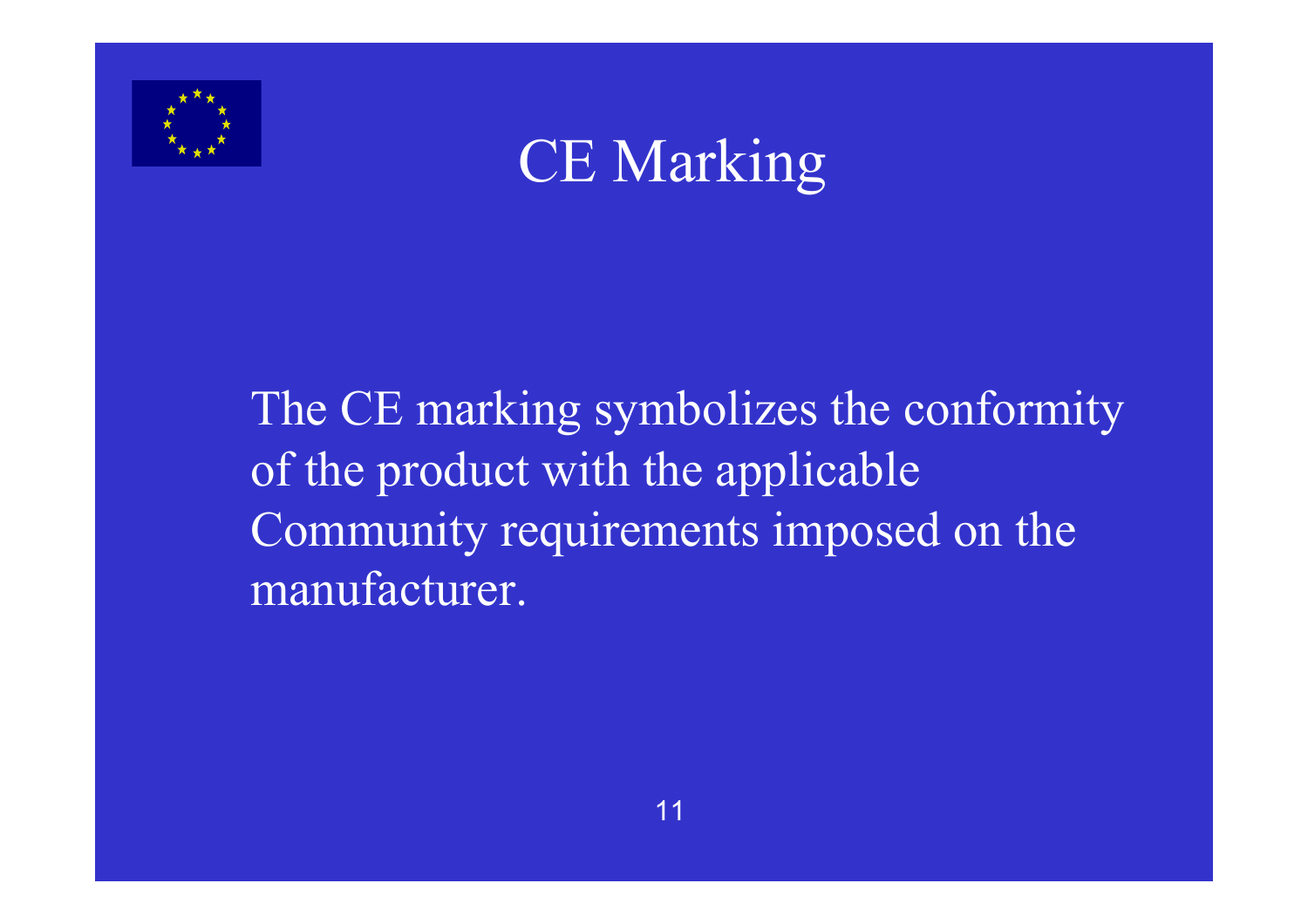

# Simultaneous application of directives

Where products are subject to several directives, which provide for the affixing of CE marking, the marking indicates that the products are presumed to conform to the provisions of all these directives.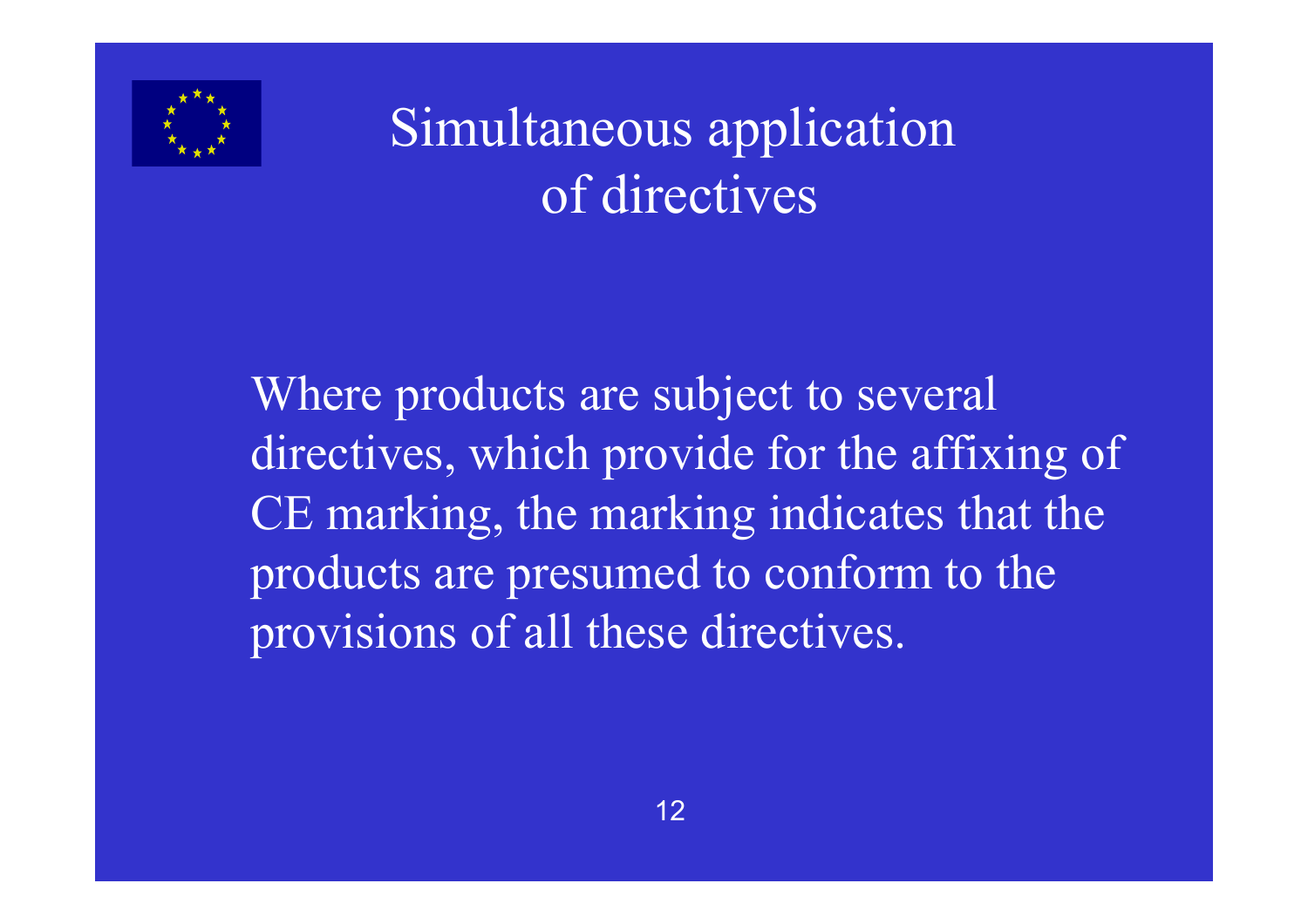

# Notified Bodies

 Designated by Member States' Designating Authority for carrying out the tasks concerning the conformity assessment procedures (class IIa, IIb and III). A certificate is delivered, to be used by the manufacturer/authorised representative to introduce a Declaration of Conformity and then qualify to "CE" mark the devices.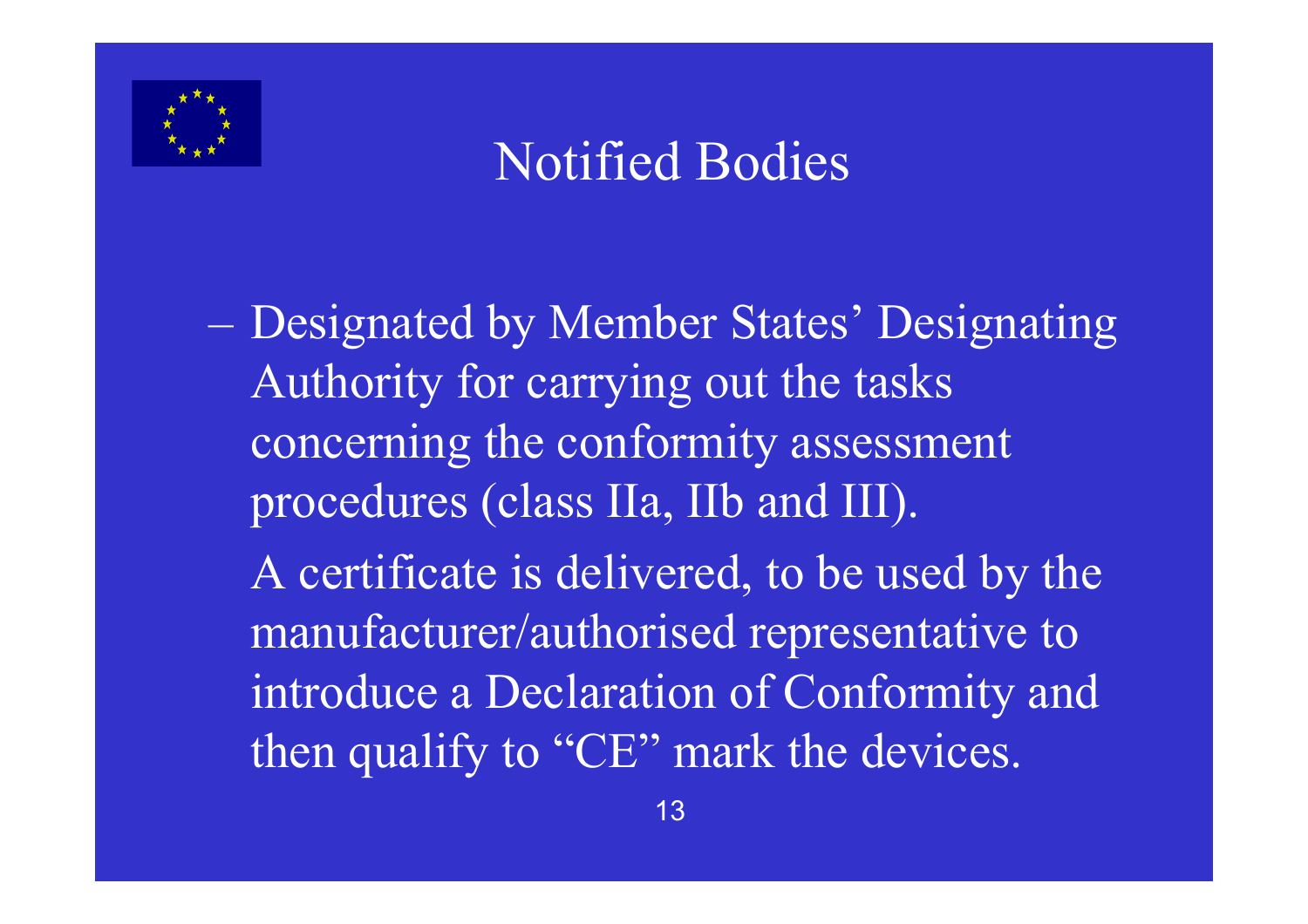

# Features of the Medical Devices Sector

- A wide range of products and technologies
- A fast evolving market and technology
- Technically complex area
- High impact on public health expenditure
- A young regulatory framework
- Appropriate administrative structures still being build up
- Still largely unknown area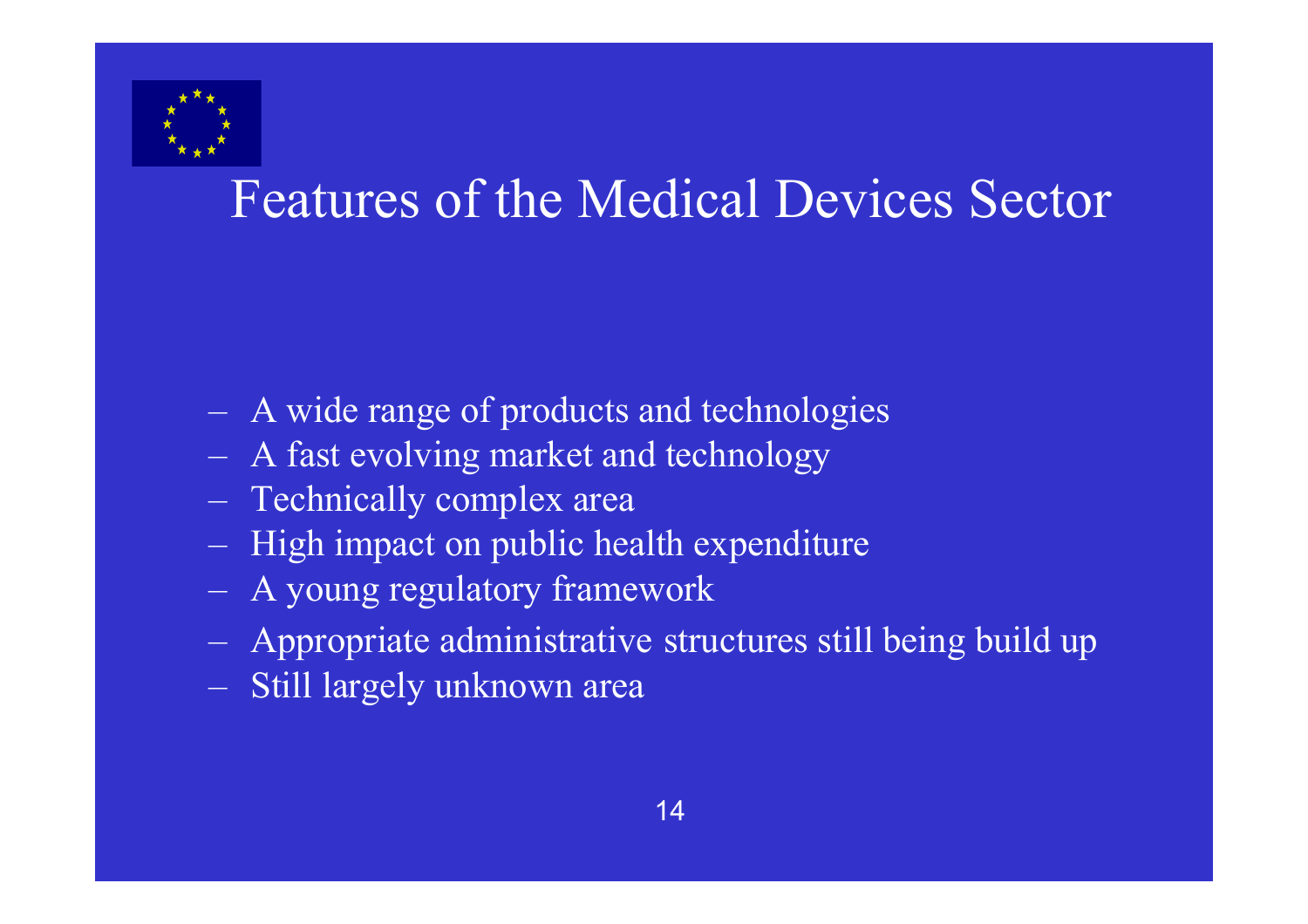

# Challenges

- Decentralized implementation in an enlarged market
- Increasingly high consumer and patient expectations
- New technologies not (sufficiently) covered by current regulatory frameworks
- Convergence of various technologies and borderline issues
- Changing needs in the light of health policies and demography
- Increased coverage in Parliaments and media
- Increasingly high political profile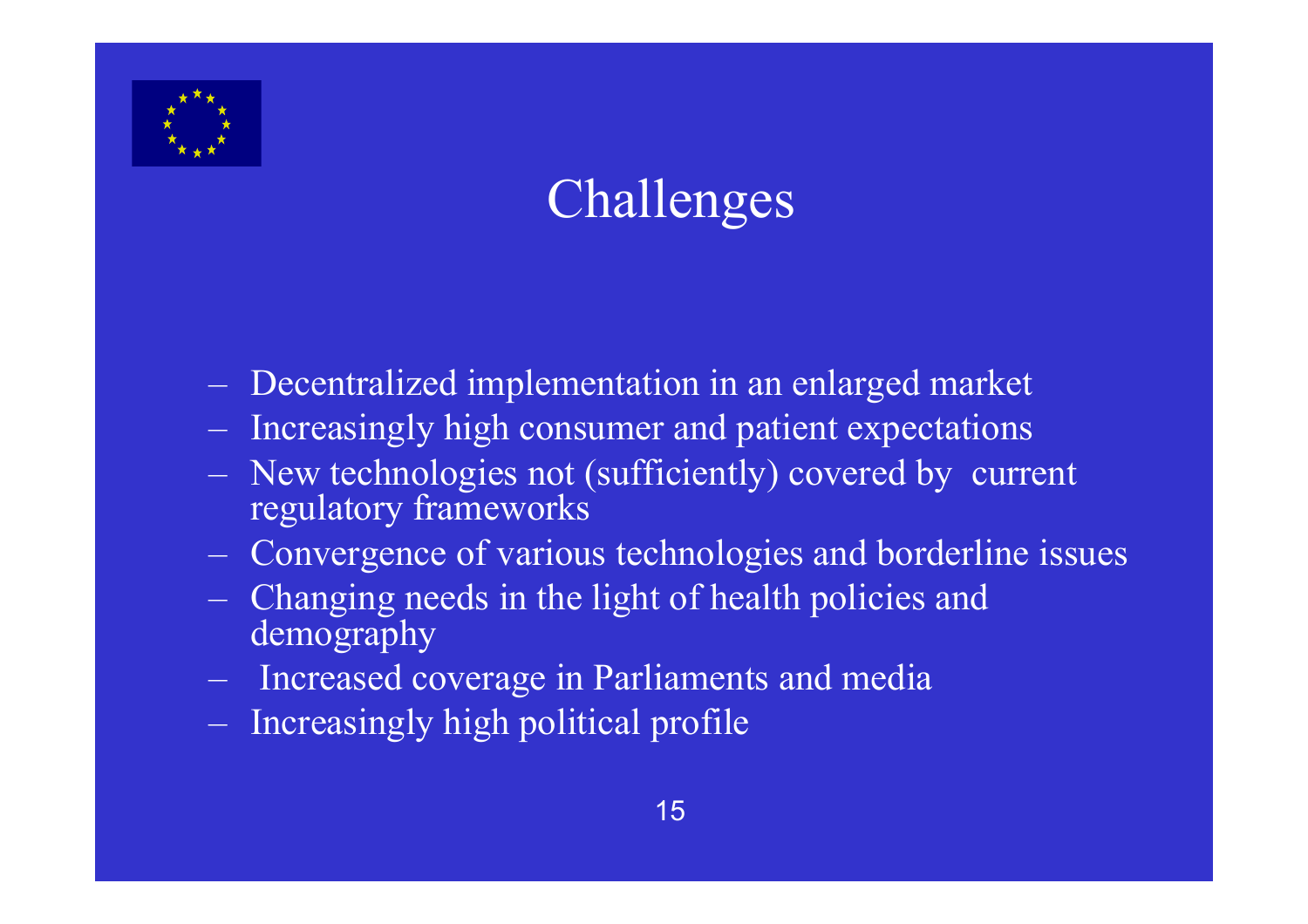

# Medical Devices in the EU

#### Three main areas of involvement:

- –Access to a common internal market
- –Trade facilitation and regulatory convergence
- –Competitiveness of industry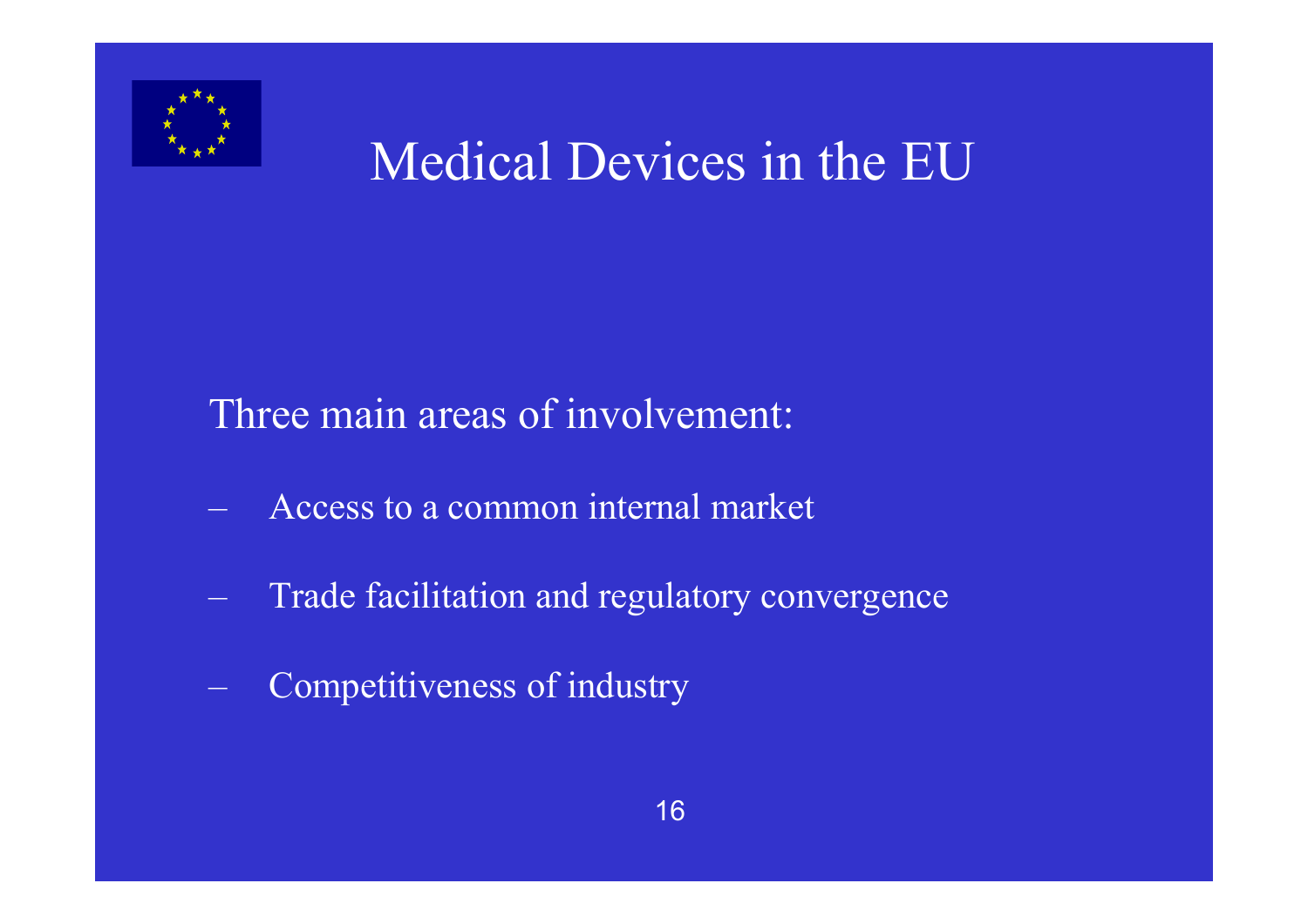

# Medical Devices in the EU

#### Tasks of the Medical Device Sector:

- Implementation and enforcement of the existing regulation.
- Development of new legislation to cope with innovation and technological development
- International dimension (co-operation).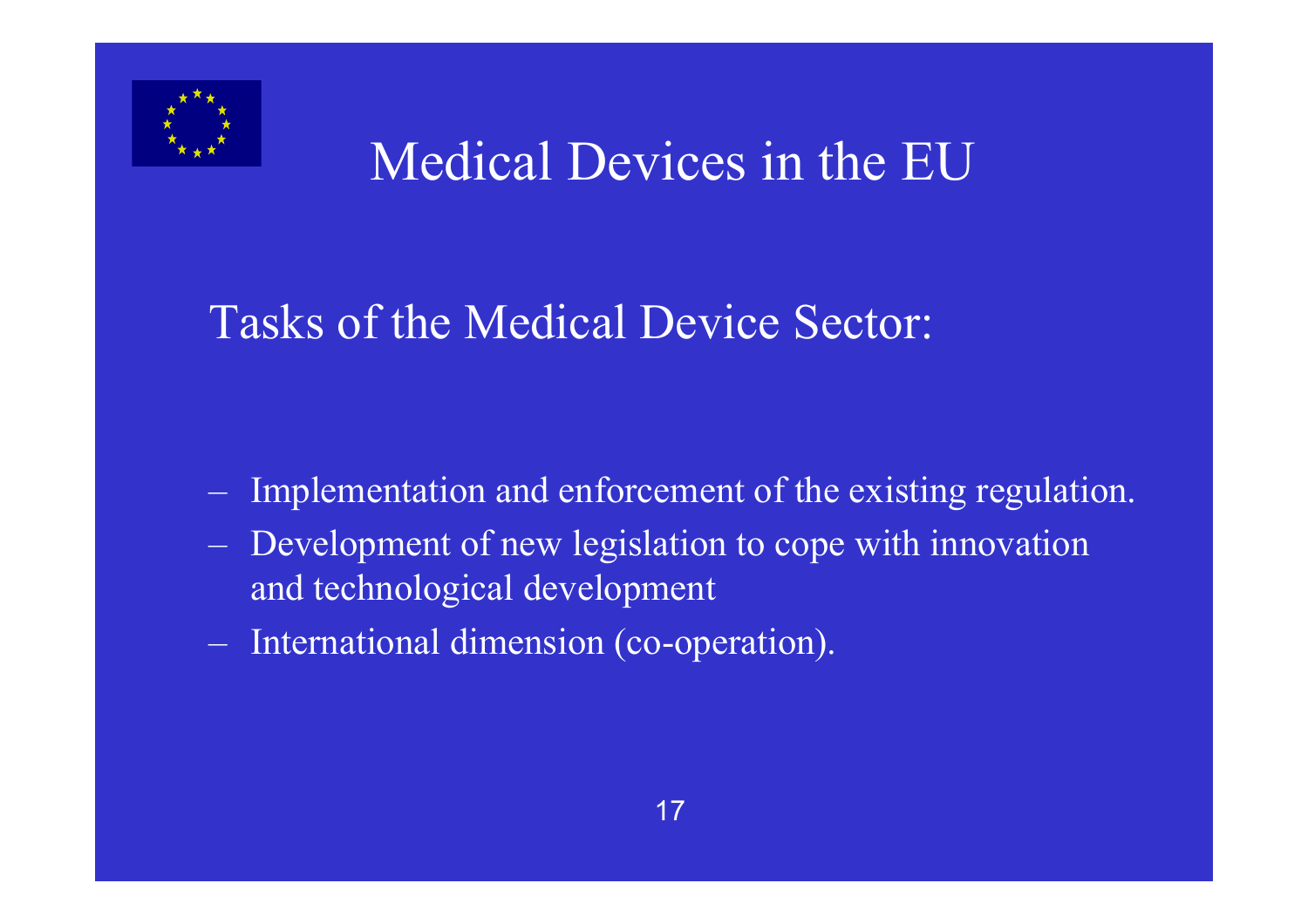

# Medical Devices

2000/70/EC

2002/104/EC

Existing Directives

90/385/EC on active implantable medical devices 93/42/EEC concerning medical devices 98/78/EC on in vitro diagnostic medical devices

on medical devices incorporating stable and derivatives of human blood or human plasma

2003/32/EC on MD utilising substances of animal origin. 2005/50/EC Reclassification of hip, knee and shoulder joint replacements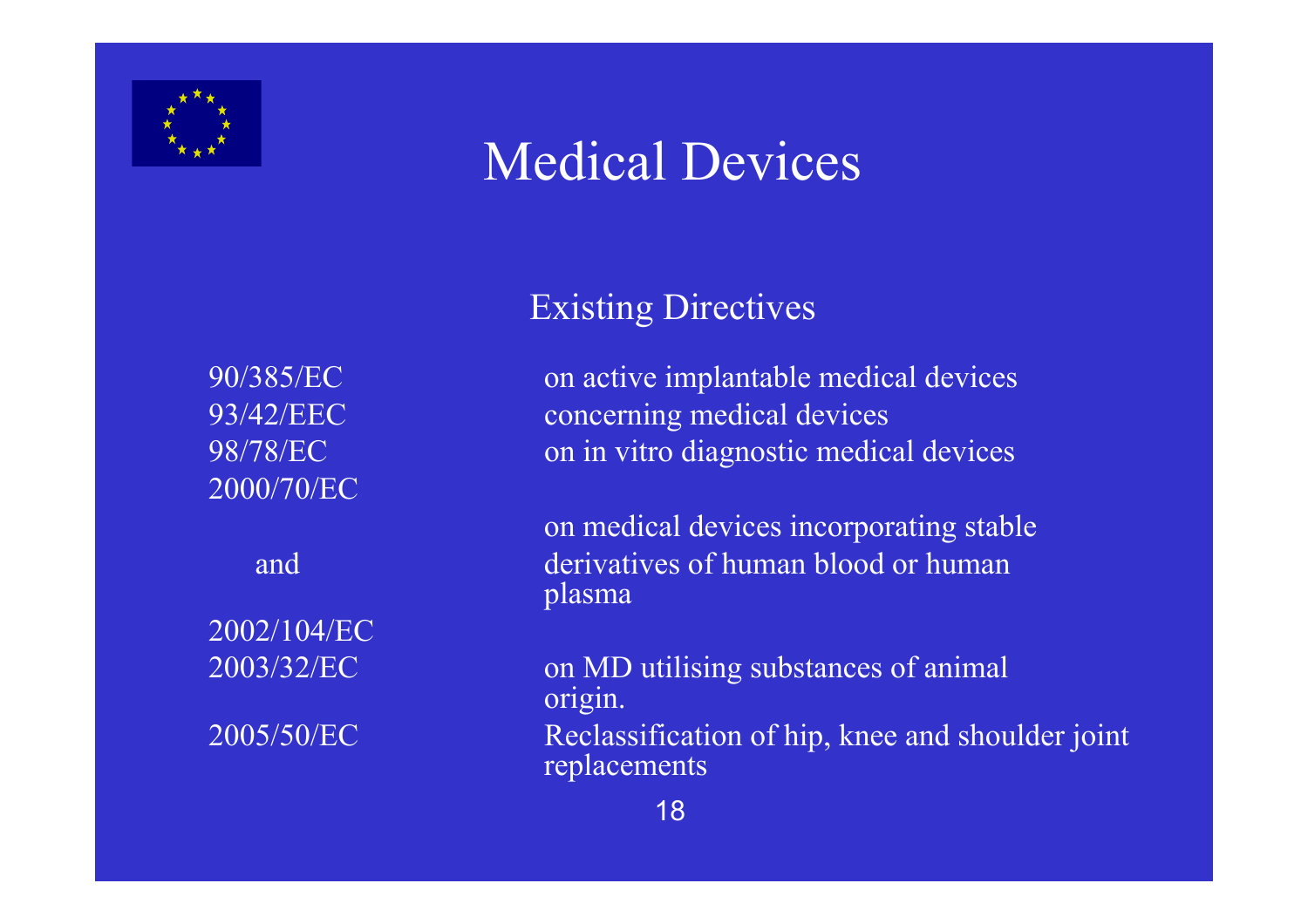

### Other relevant documents

- Community "Measures" in relation to reclassification or follow-up to national health monitoring measures;
- $\mathcal{L}_{\mathcal{A}}$ Common Technical Specifications for IVDs
- $\mathcal{L}_{\mathcal{A}}$  Commission Communications, providing interpretative guidance by Commission
- $\mathcal{L}_{\mathcal{A}}$  Guidelines (MedDevs) adopted by stakeholders in the framework of the Medical Devices Experts Group
- $\mathcal{L}_{\mathcal{A}}$ European Standards
- **London Maria (1985)** Guidance documents developed by Notified Bodies.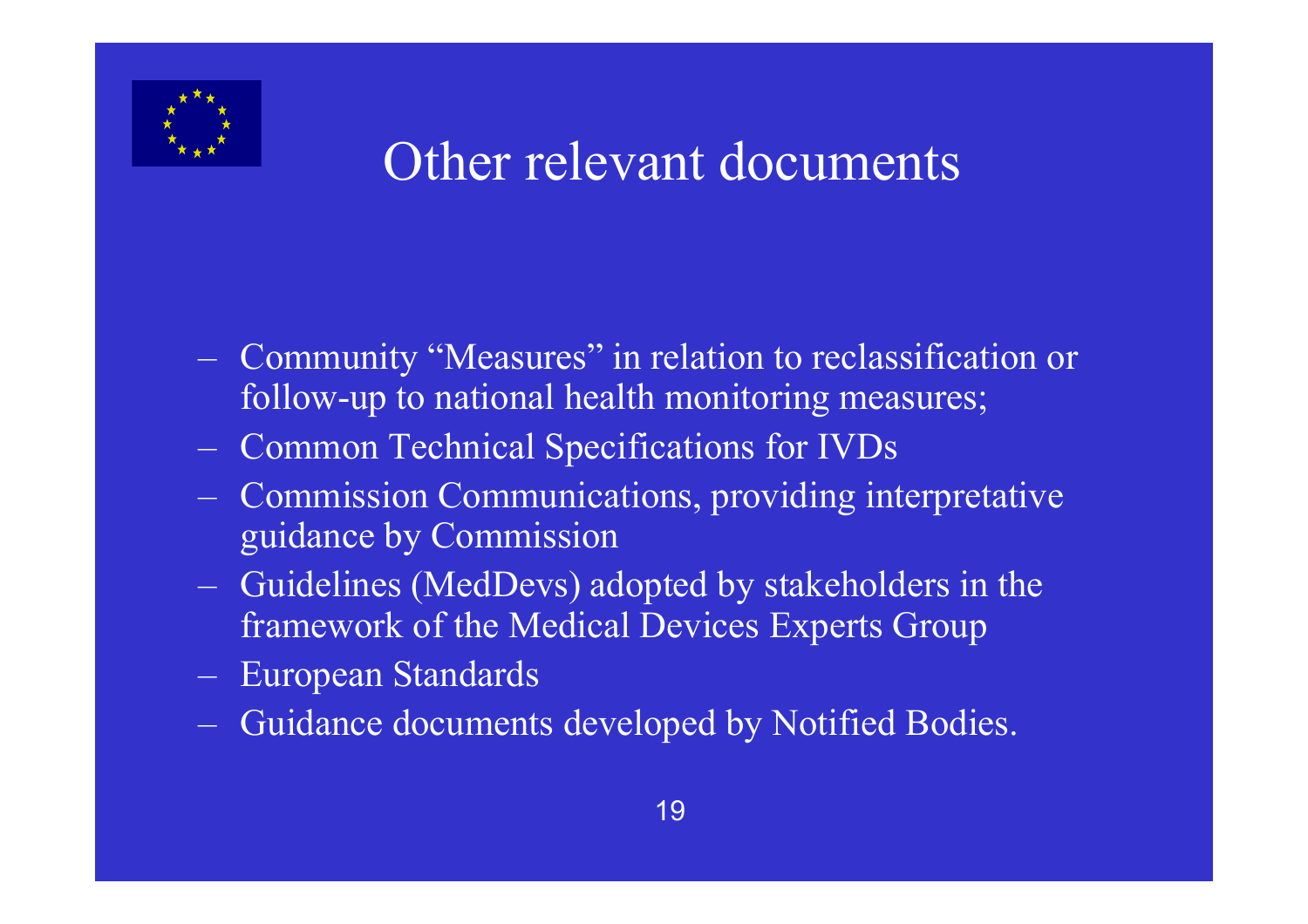

# Basic Features of Community Regulatory Framework

- Definition of essential requirements, allowing for innovation and technological flexibility
- Access to Community market
- European standards giving presumption of conformity
- Variety of conformity assessment procedures, related to risks involved
- Manufacturer responsible for placing on the market and CE marking
- Intervention mechanisms for authorities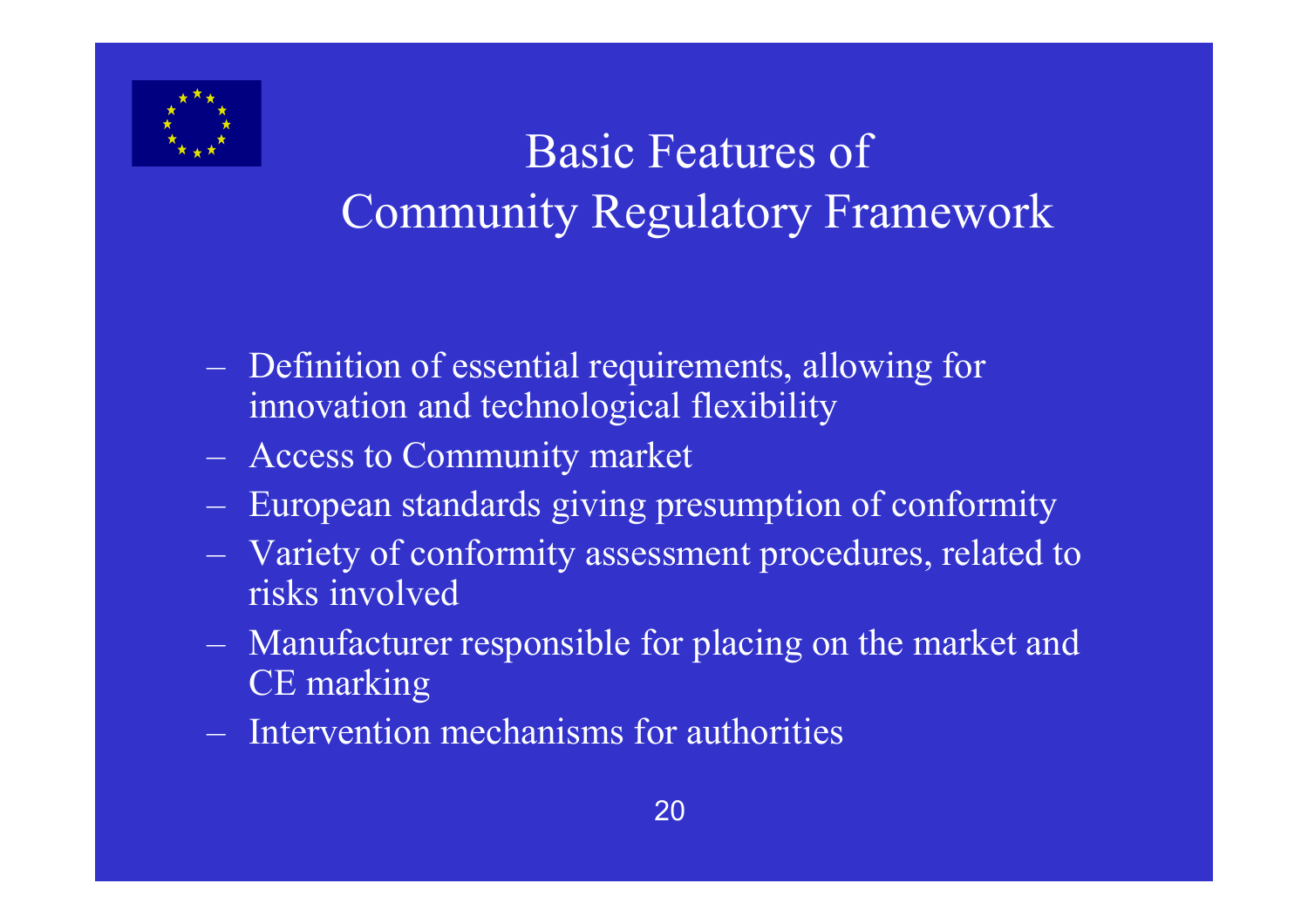

## Regulatory Framework  $(1)$

The Directive leaves an important responsibility to manufacturers and Notified Bodies, in particular as there is no prior market approval mechanism

At the same time, in order to allow Member States to assume their responsibility for public safety, it defines authorities' responsibilities and creates various intervention mechanisms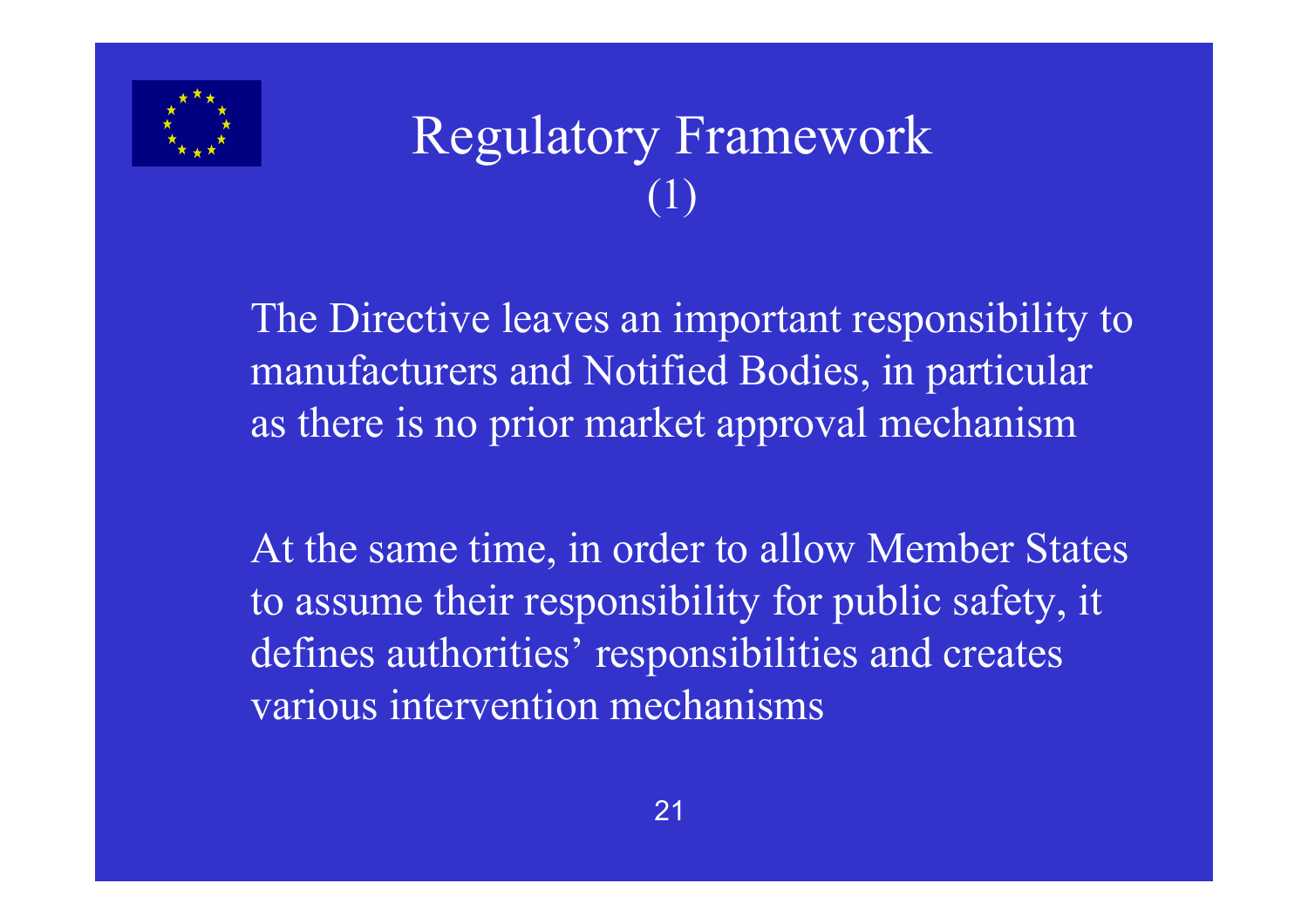

# Regulatory Framework (2)

- Appointment and monitoring of notified bodies (art 16)
- Market surveillance; Verification of documents kept by the manufacturer (Article 2; Annexes)
- Vigilance (art 10).
- Wrongly affixed CE marking (Article 18)
- Safeguard clause (Article 8)
- National health monitoring measures (Article 14(b) )
- Formal objection to standards (art 5)
- "Reclassification" (art 9, art13)
- Clinical investigation (art 15)
- Request for national languages (art 4)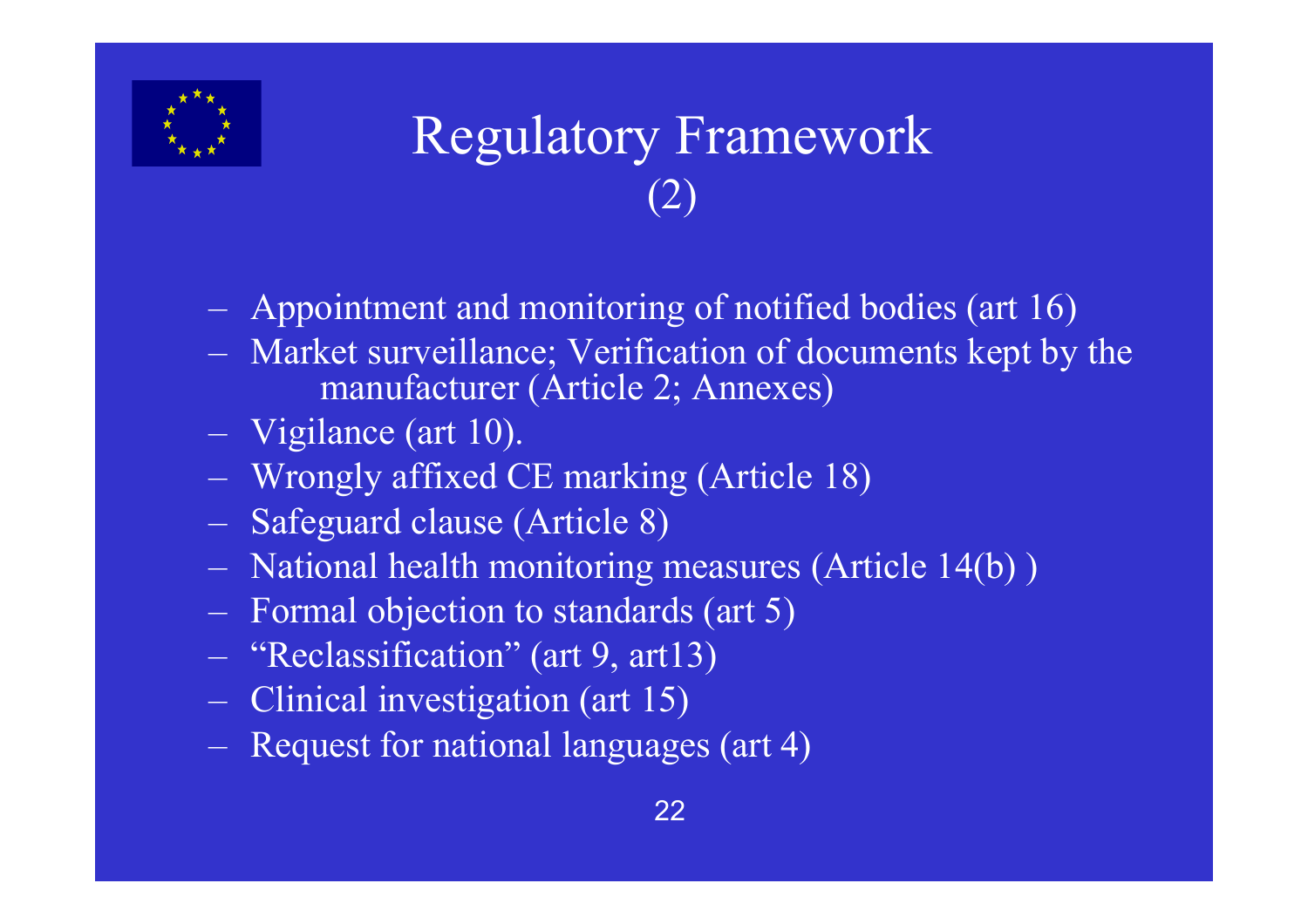

### Particular Health Monitoring Measures

#### Precautionary principle

"Where a Member States…in order to ensure protection of health and safety and/or to ensure that public health requirements are observed…the availability of such products should be prohibited, restricted of made subject to particular requirements".

#### (Directive 98/75/EC Article 13)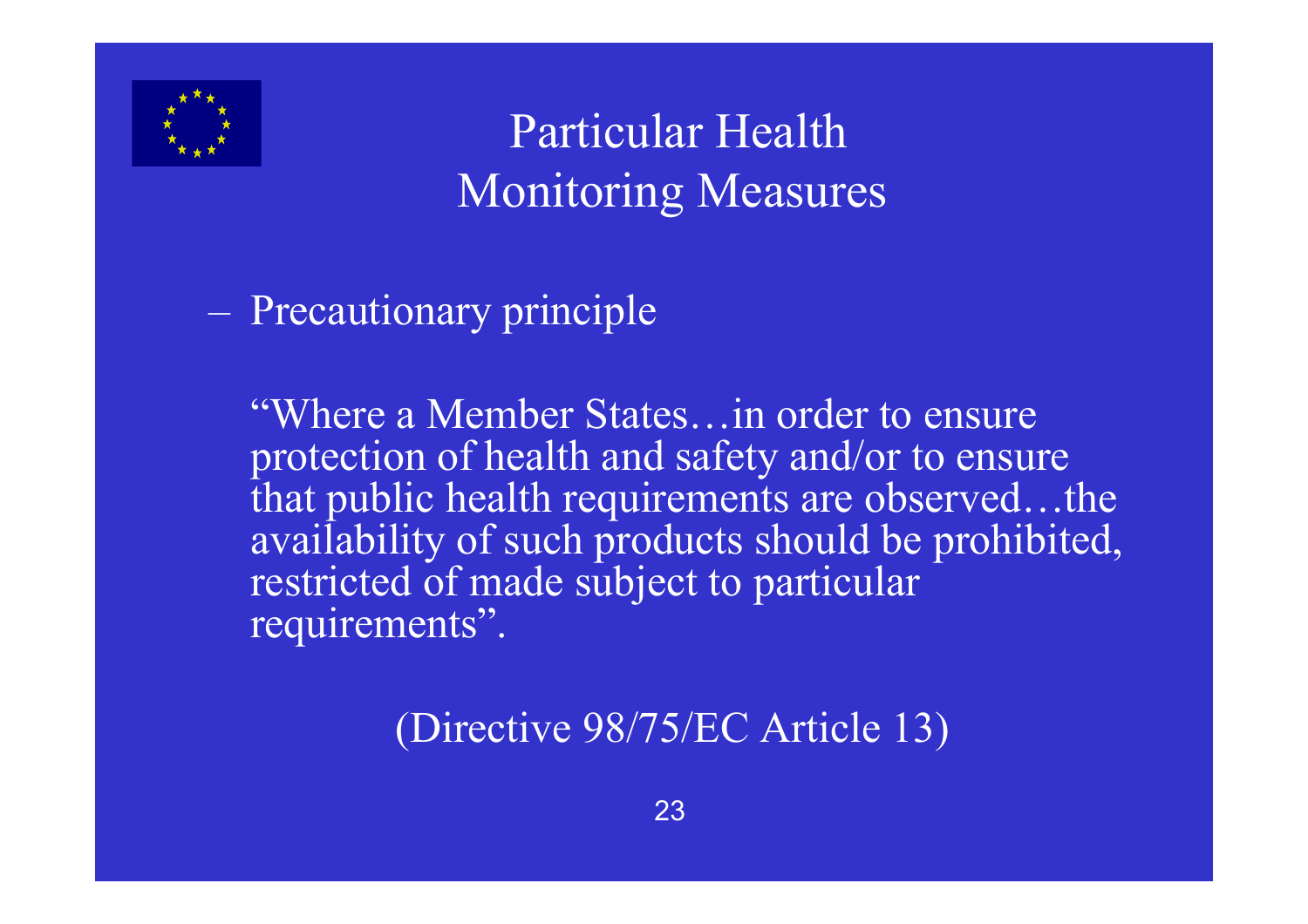



The European Databank on Medical Devices

- Regulatory data to be stored in a European Databank accessible to the Competent Authorities:
	- Data relating to registration of manufacturers and devices.
	- Data relating to certificates.
	- Data obtained in accordance with the "Vigilance procedure".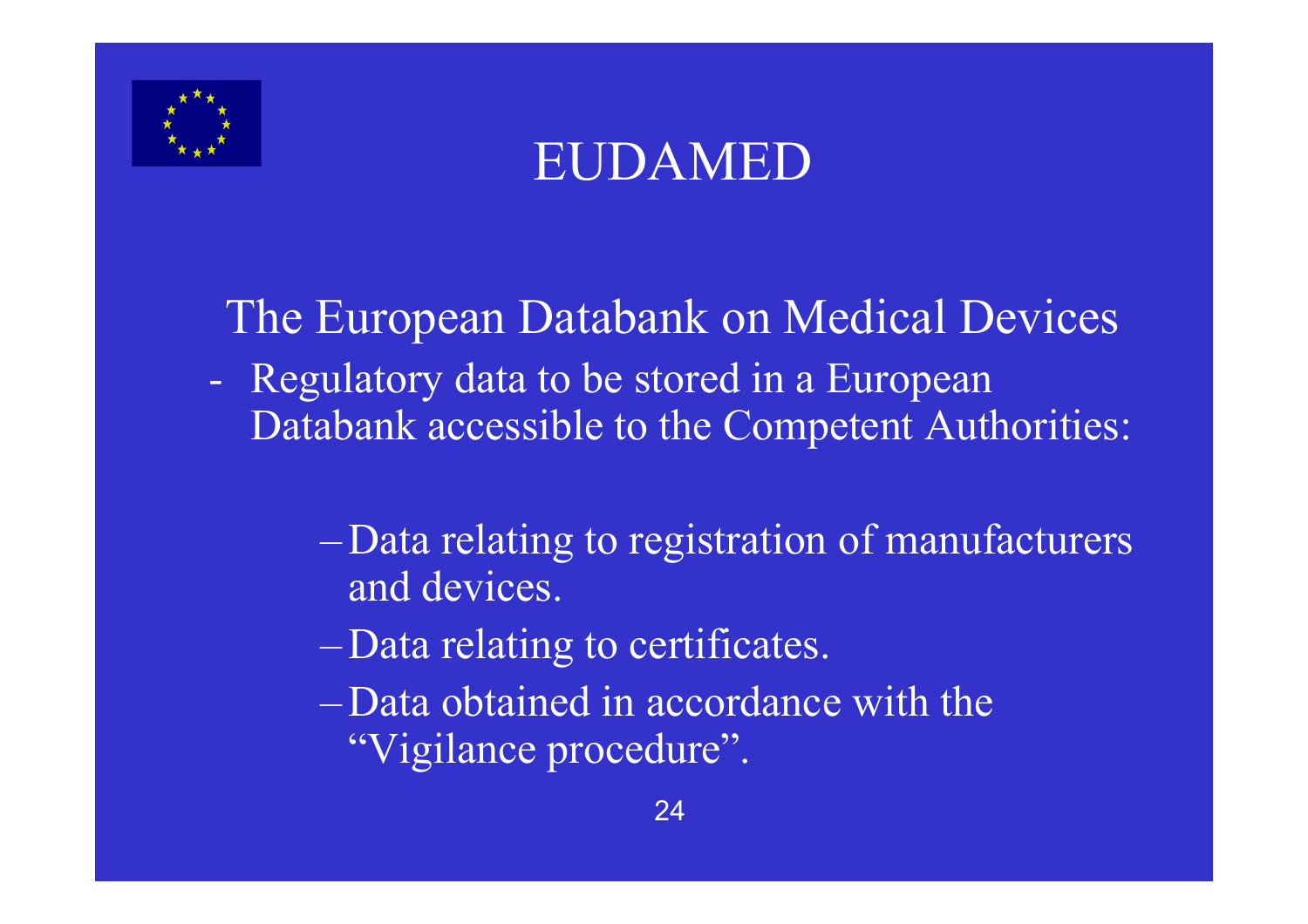



General consensus in the Medical Devices Experts Group to carry out a review of the functioning of the regulatory framework

The MDEG Review Report (June 2002), a cconsensus based analysis and statement of issues

The Commission's Communication of July 2003, drawing the policy conclusions

The Council's Conclusions on Medical Devices of December 2003, endorsing the Review Process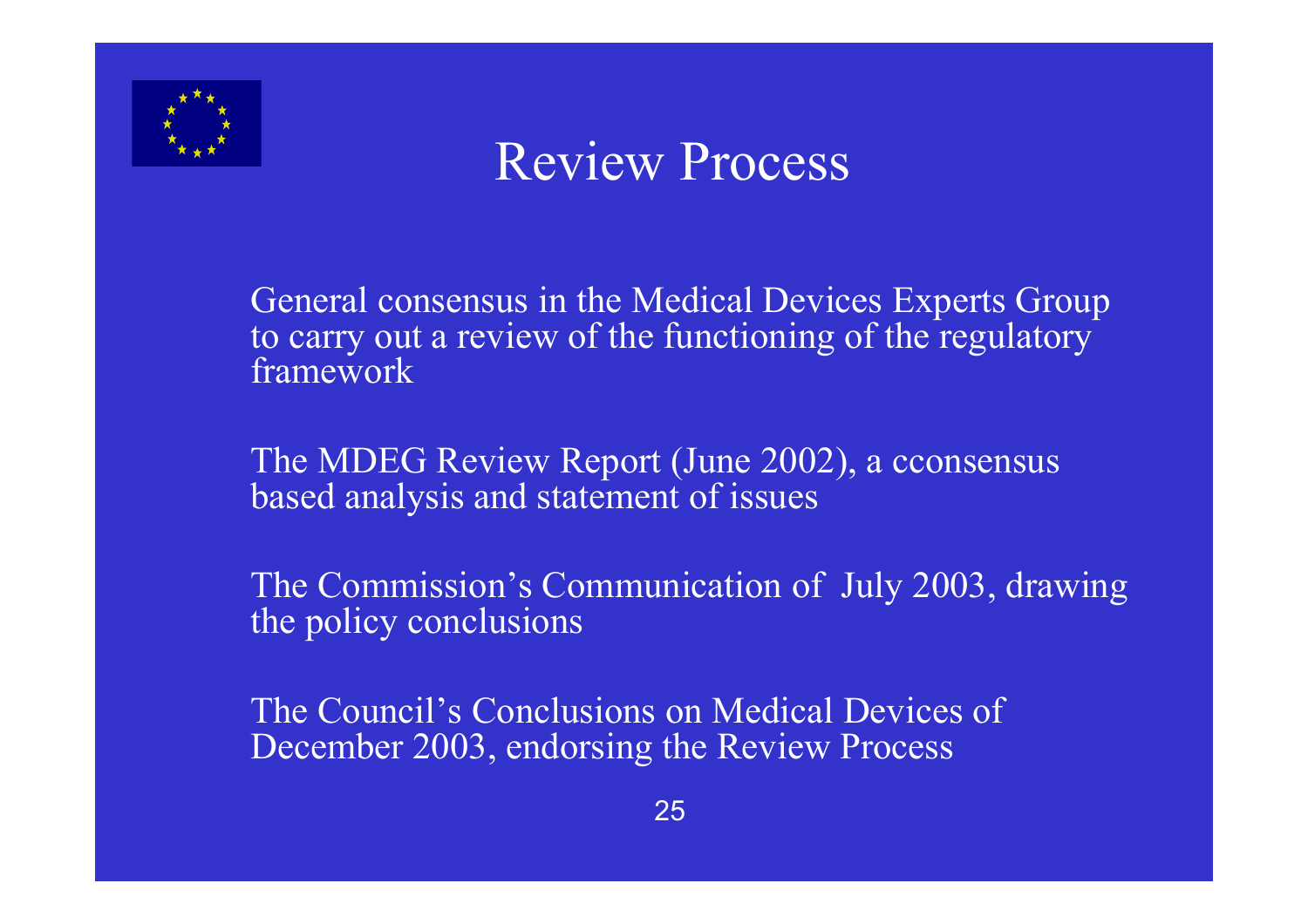

# Main Conclusion of Review Process

- The Medical Devices Directives provide in themselves an appropriate legal framework with a view to safety aspects and technological evolution.
- However, implementation must be improved by all parties involved: national authorities, Notified Bodies, Commission and industry
- The most critical area where improvements should be made concerns conformity assessment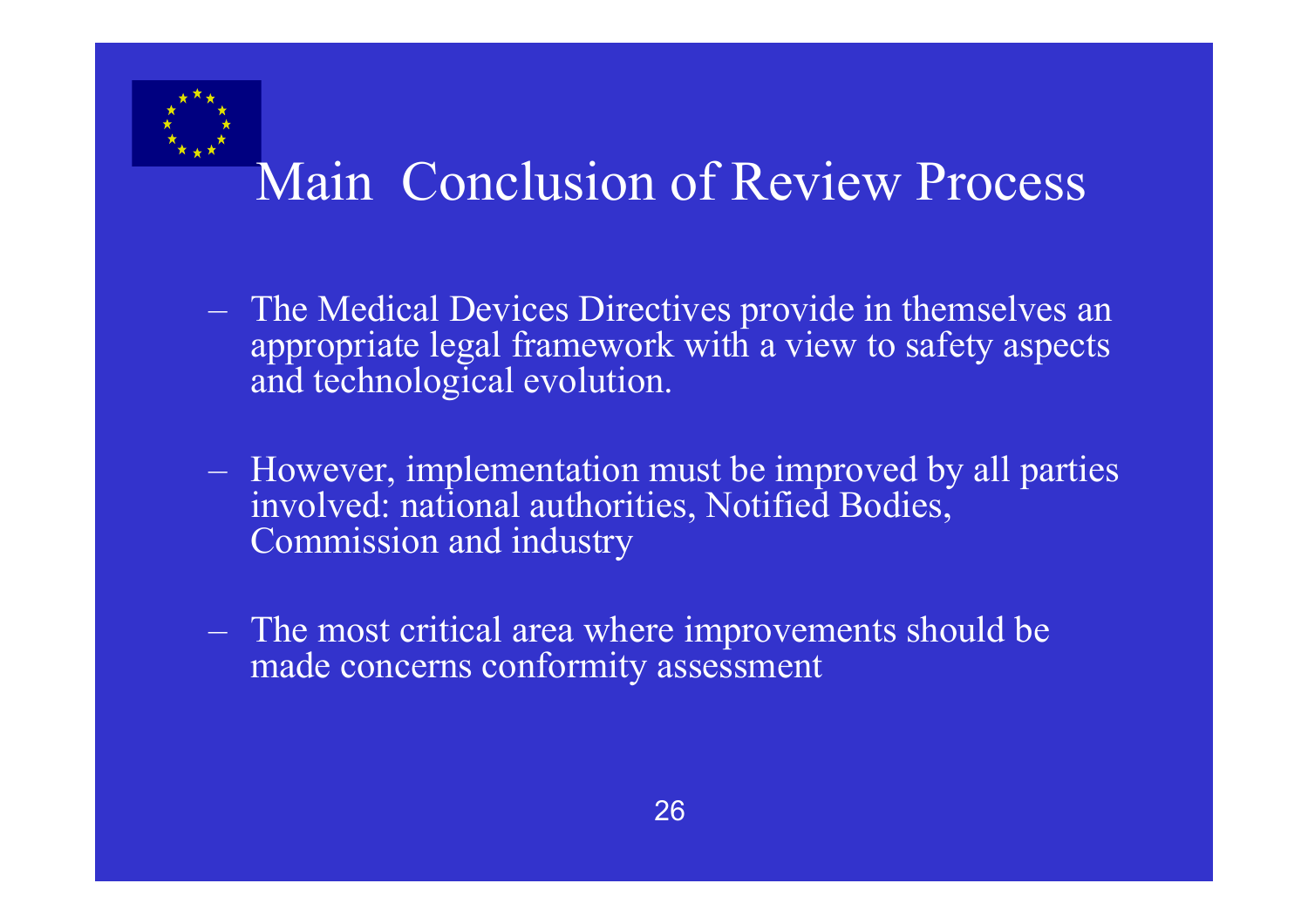

Review Process

#### Draft text adopted by the Commission on December 22nd 2005.

Proposal sent to the Council and European Parliament.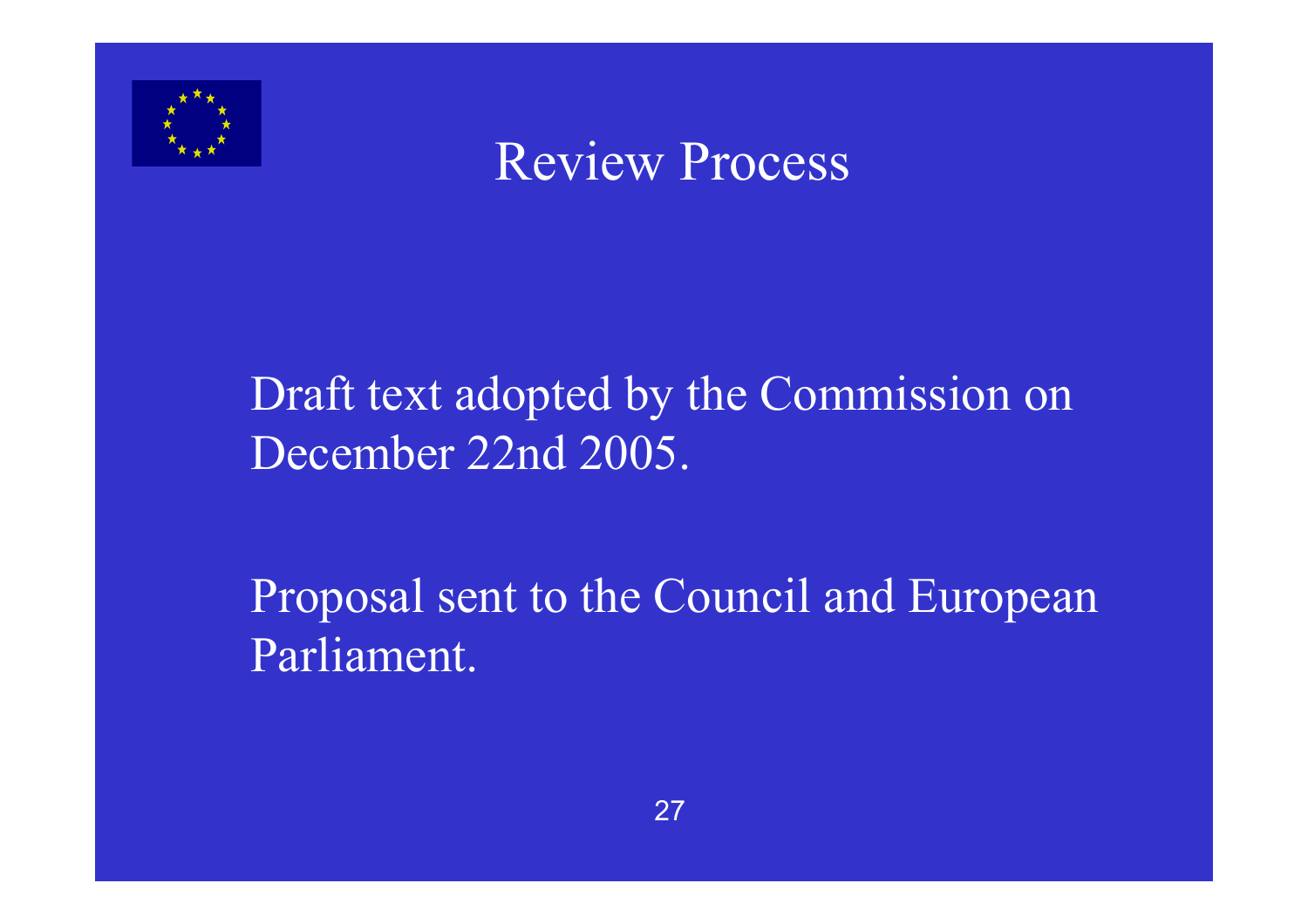

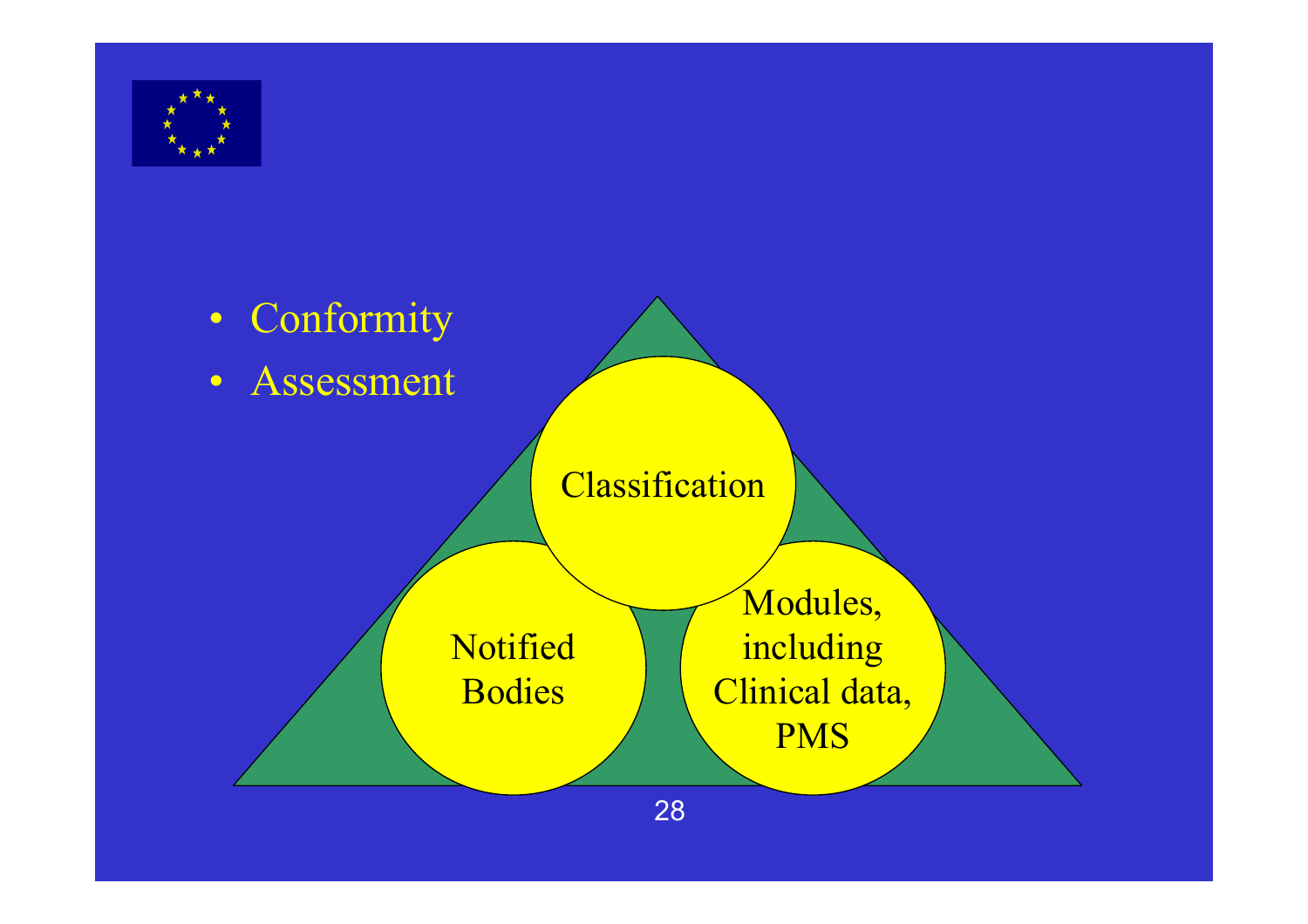

Trade facilitation and Regulatory convergence

- Mutual Recognition Agreements
- Trade facilitation arrangements –exchange of letters; administrative co-operation
- Global Harmonization Task Force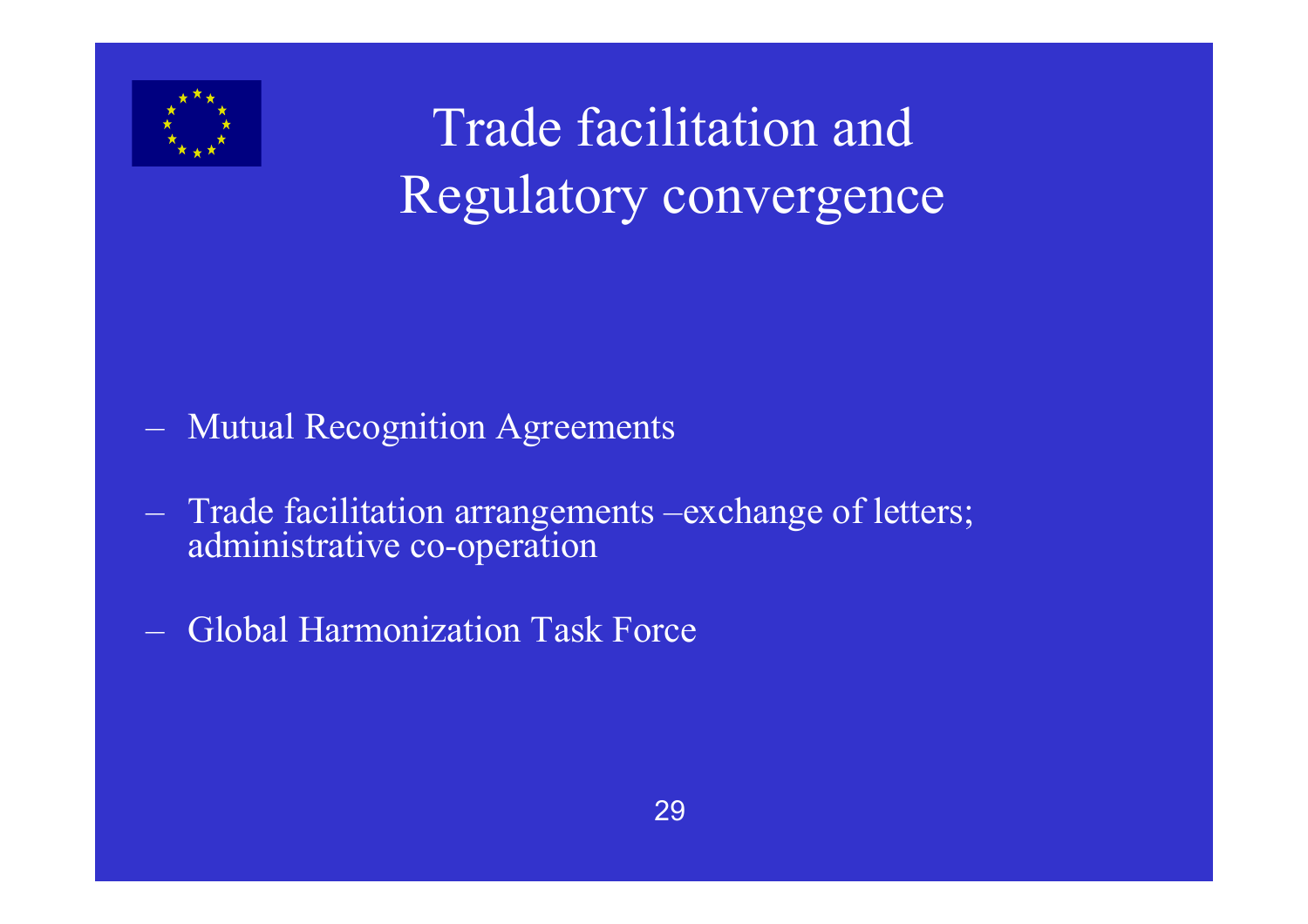

## Global Harmonization Task Force

*"Regulatory convergence"*

- •Informal platform of authorities and industry
- $\bullet$ Europe, US-Canada, Japan-Australia
- •80% of world market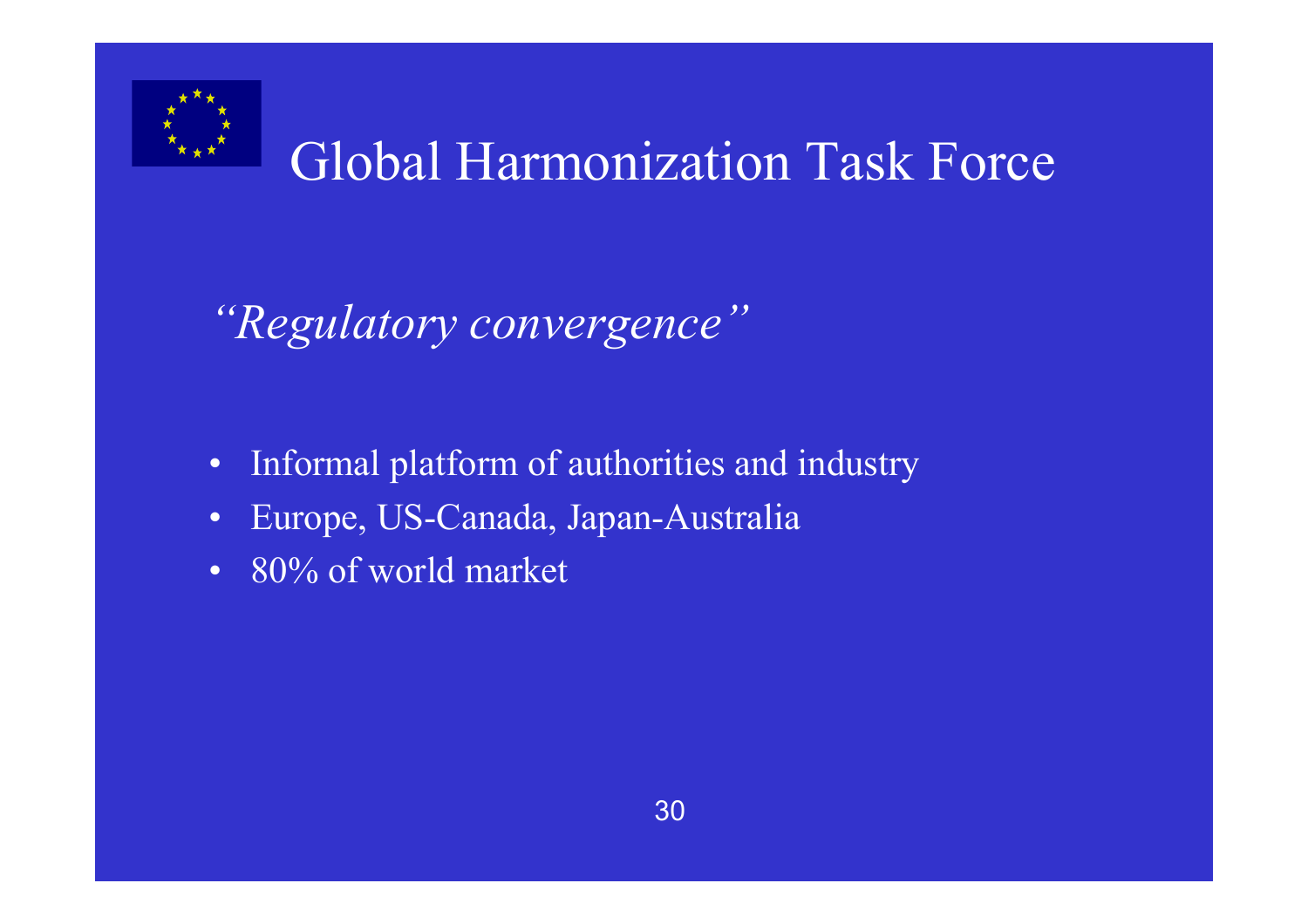

# Evolution in GHTF activities

- Coherent implementation of common elements in regulatory systems
- **London Maria (1985)** Common Projects on Vigilance, GMDN
- $\mathcal{L}_{\mathcal{A}}$ Regulatory guidance
- Common data sets
- $\mathcal{L}_{\mathcal{A}}$ Identification of new regulatory challenges
- $\mathcal{L}_{\mathcal{A}}$ Exchange of information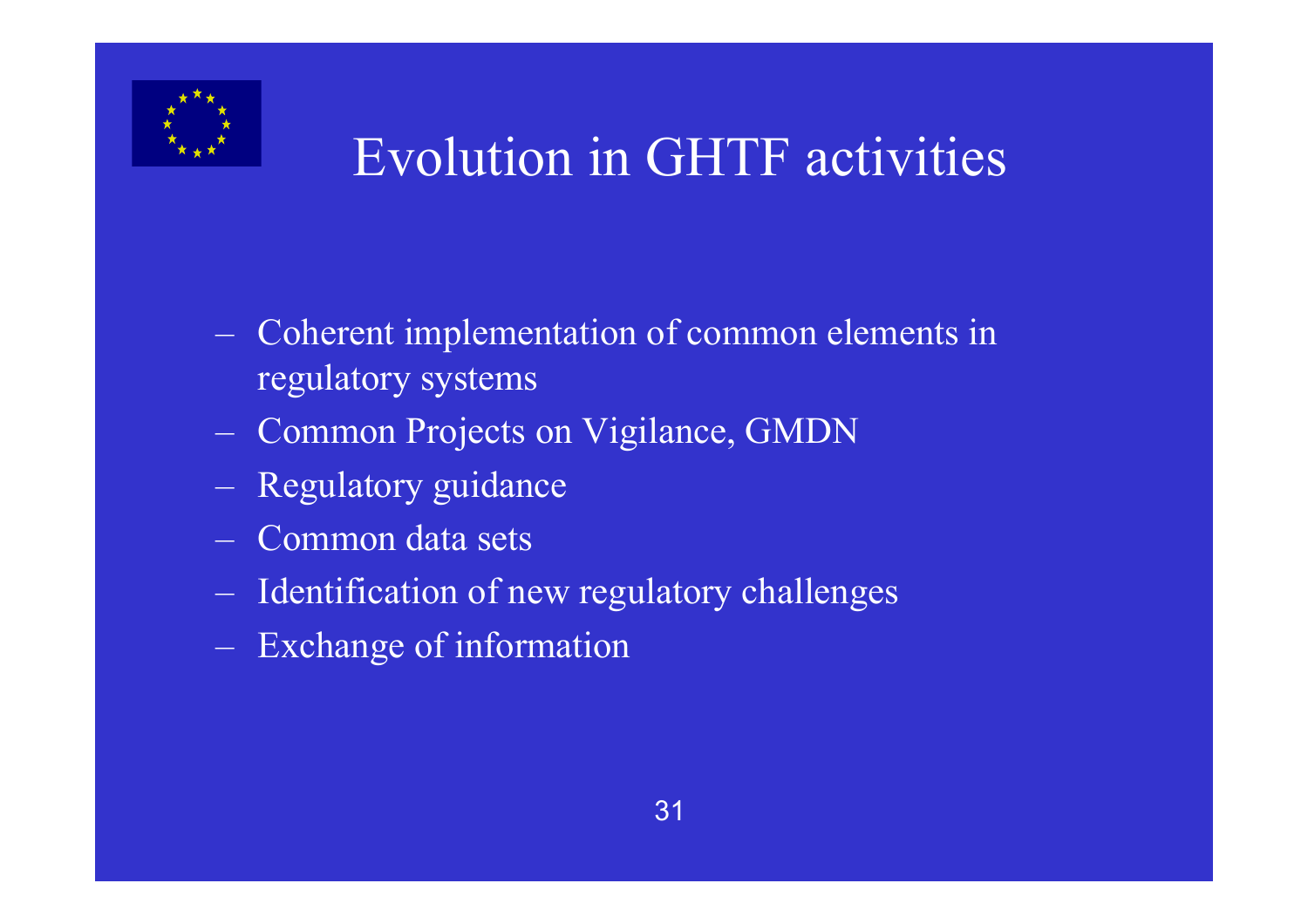

# Impact of GHTF

- Europe and Australia are very much aligned on GHTF Guidance,
- Japan is involved in a major regulatory reform based on **GHTF**
- Other founding members are, to different degrees, in the process of implementing or using GHTF Guidance and documents
- GHTF, MRAs, acceptance of common data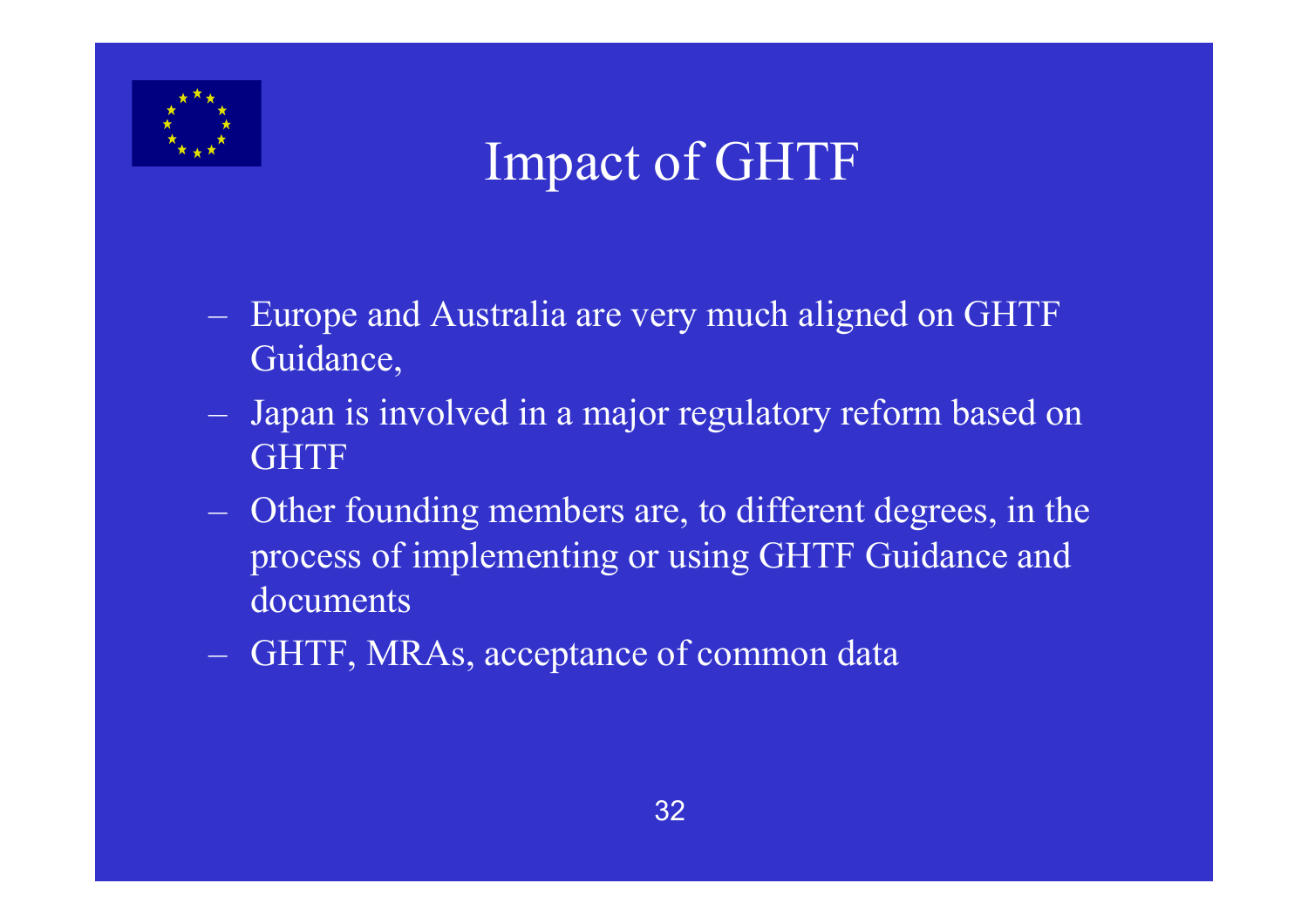

# European Chair 2004 – 2006

- $\bullet$  Implementation of current priorities, in particular on common data
- • Cooperation with WHO and international standards organizations
- $\bullet$  New themes to be developed: design for patient safety, medical software and new technologies
- $\bullet$  Review of the procedural documents – updated Rules available on the website: www.ghtf.org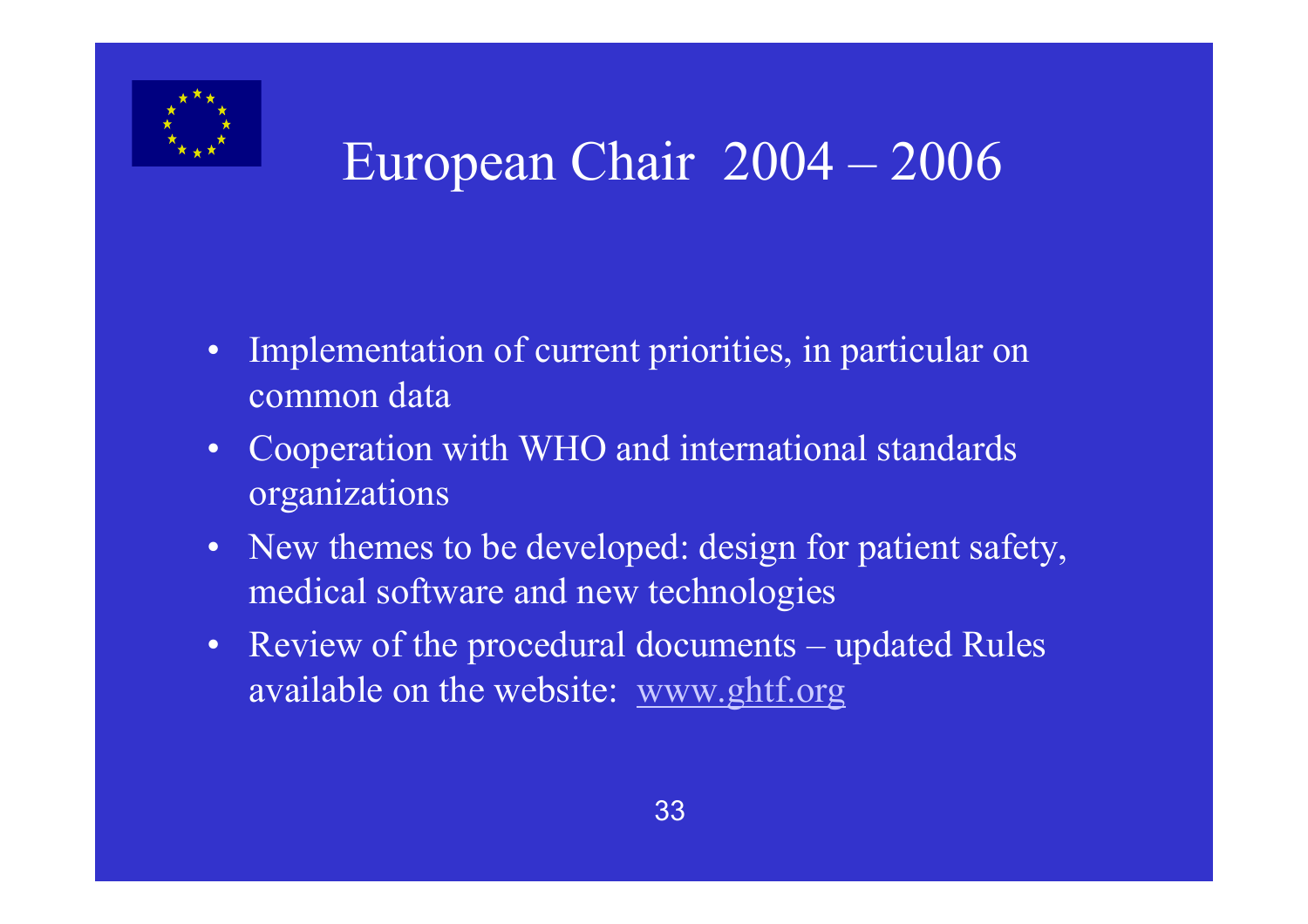

# Mutual Recognition Agreements

*"To live with the difference"*

- $\bullet$ A concept difficult to implement
- $\bullet$  MRAs exist US, Australia, Canada, and Switzerland; discussions to start with Japan
- •The impact of unilateral national measures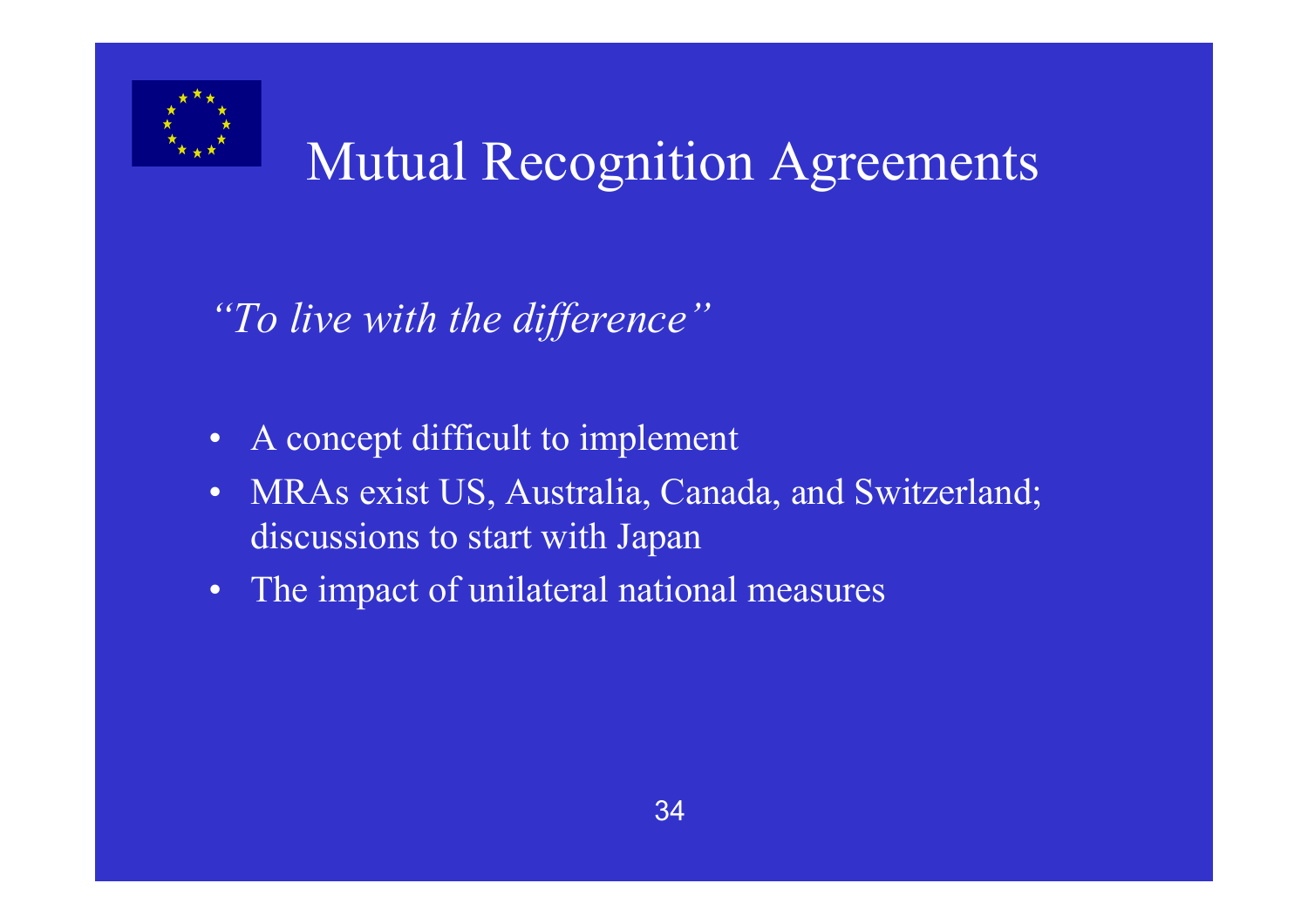

# Study on Competitiveness

- A project of Commission, Member States and Industry
- Monitored by joint Steering Group
- –Carried out by the University of Siena
- Available since September 2005 on the website:

http://europa.eu.int/comm/enterprise/medical\_devices/index\_en.htm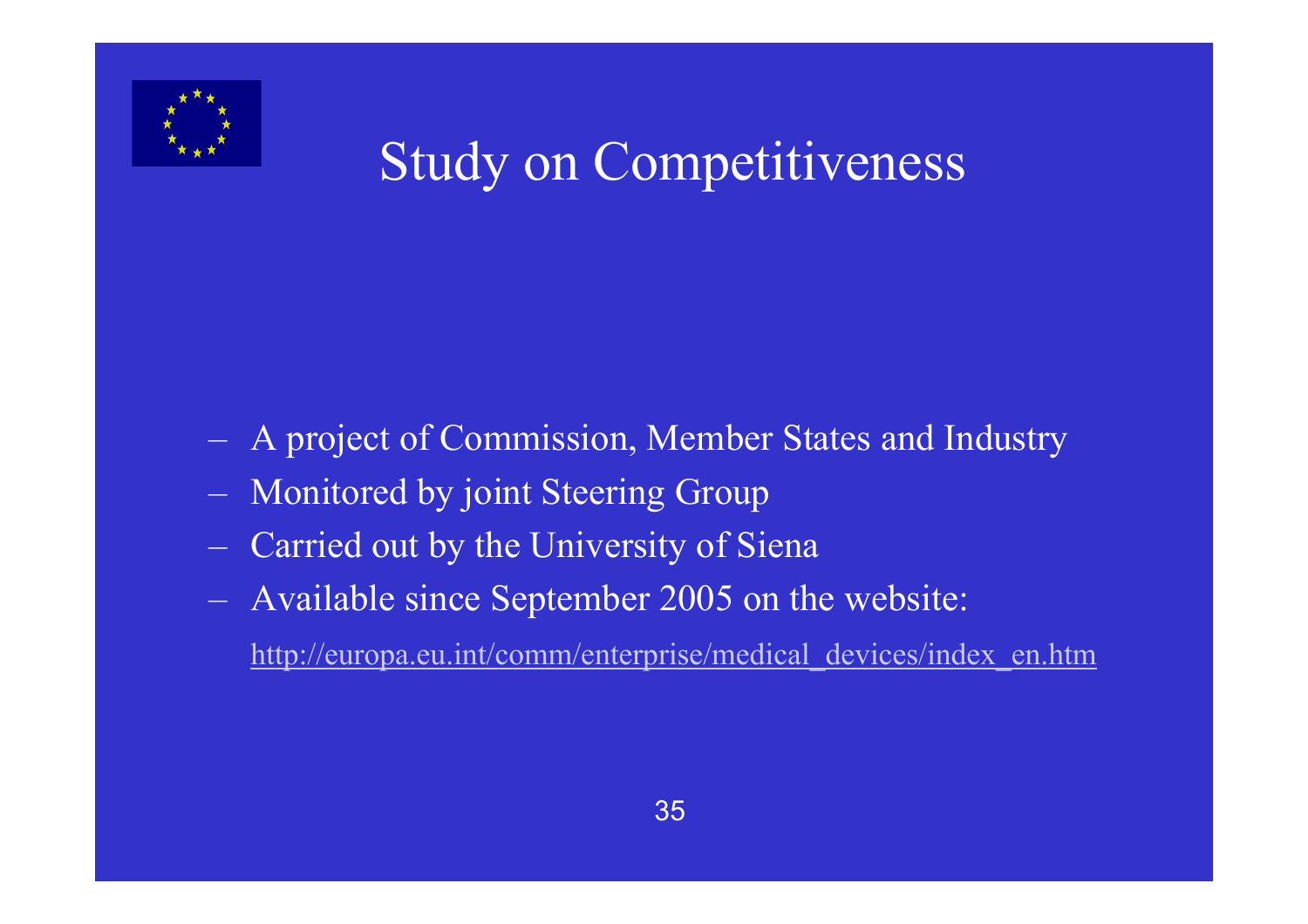

# Study on Competitiveness

- Description of market
- The impact on health care and public expenditure
- –Innovativeness analysis and strategic recommendations
- Competitiveness-analysis and strategic recommendations
- Information collection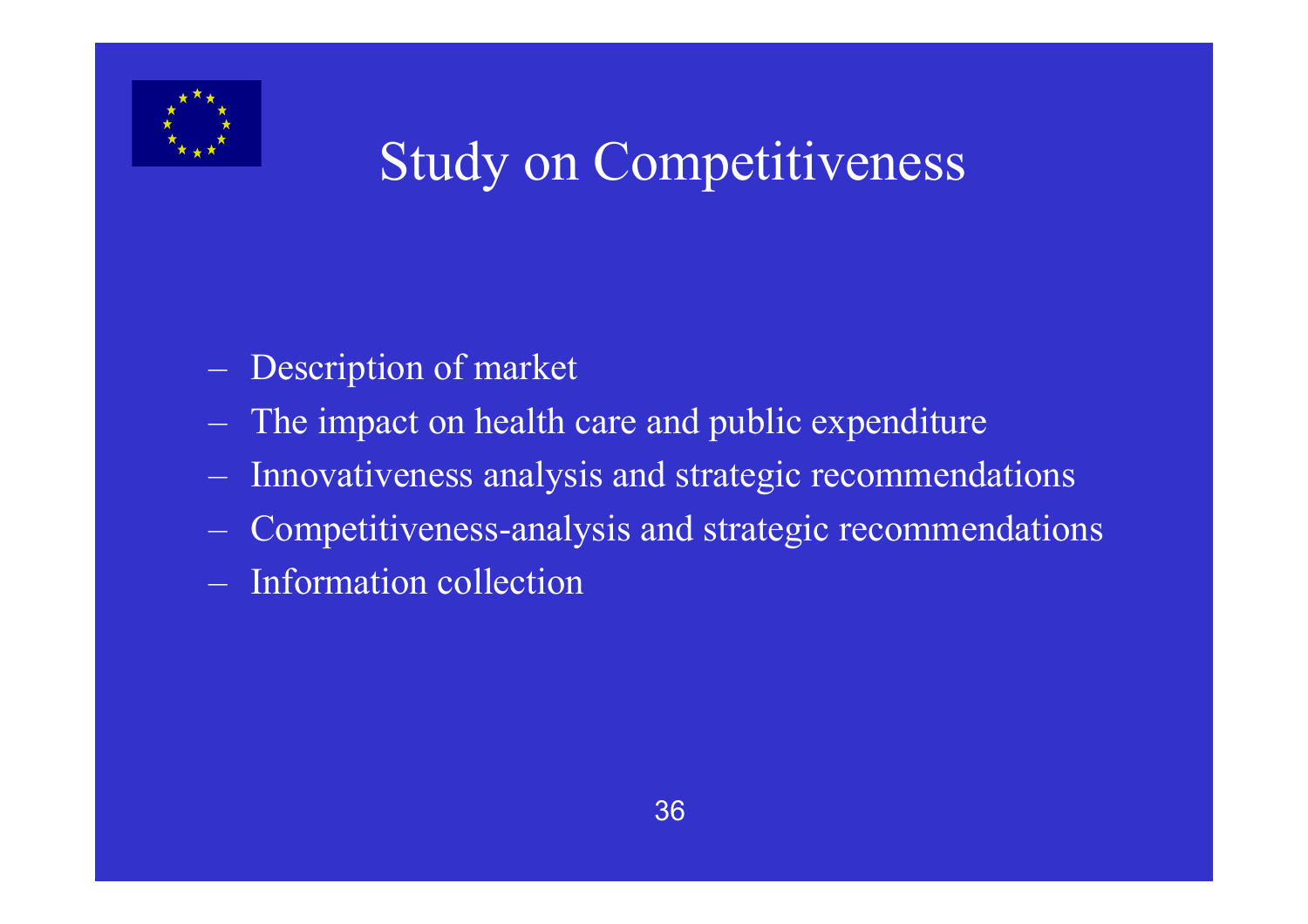

## Conclusion

As regulators, our task is

- $\bullet$ to deliver a predictable and efficient legal environment.
- $\bullet$  To ensure legal frameworks which are conceptually clear and easy to comply with so that businesses may make their investments and
- $\bullet$  Consumers to have access to state of the art medical devices in order to ensure the highest possible level of health protection.